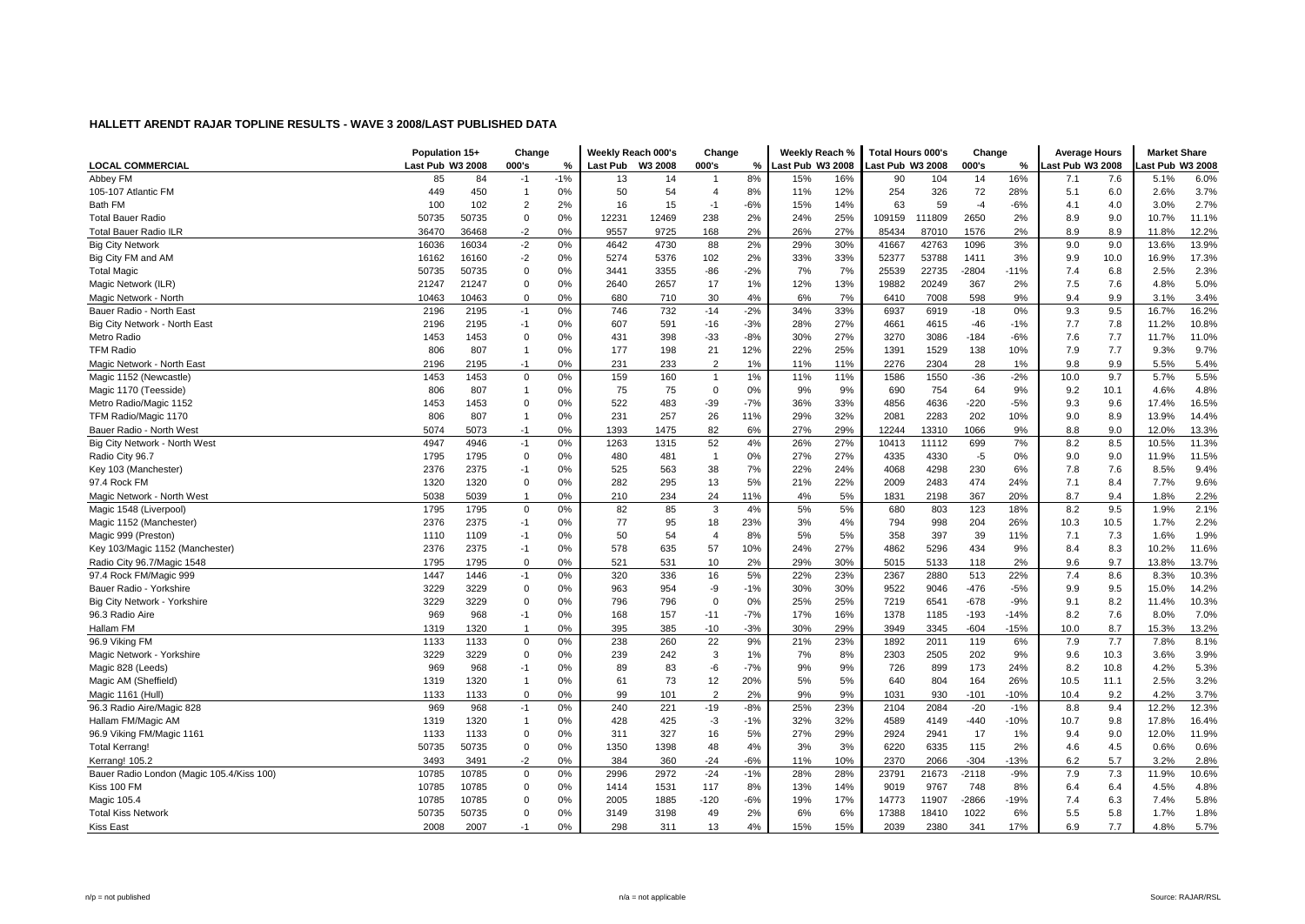|                                            | Population 15+   |       | Change         |       | Weekly Reach 000's |         | Change         |        | Weekly Reach %     |       | <b>Total Hours 000's</b> |        | Change  |        | <b>Average Hours</b> |      | <b>Market Share</b> |       |
|--------------------------------------------|------------------|-------|----------------|-------|--------------------|---------|----------------|--------|--------------------|-------|--------------------------|--------|---------|--------|----------------------|------|---------------------|-------|
| <b>LOCAL COMMERCIAL</b>                    | Last Pub W3 2008 |       | 000's          | %     | <b>Last Pub</b>    | W3 2008 | 000's          | %      | Last Pub W3 2008   |       | Last Pub W3 2008         |        | 000's   | %      | ast Pub W3 2008      |      | ast Pub W3 2008     |       |
| <b>Kiss West</b>                           | 2313             | 2314  | -1             | 0%    | 263                | 295     | 32             | 12%    | 11%                | 13%   | 2082                     | 2298   | 216     | 10%    | 7.9                  | 7.8  | 4.2%                | 4.5%  |
| Bauer Radio Total Scotland                 | 4280             | 4280  | 0              | 0%    | 1636               | 1694    | 58             | 4%     | 38%                | 40%   | 18144                    | 18987  | 843     | 5%     | 11.1                 | 11.2 | 23.5%               | 24.5% |
| <b>Big City Scotland</b>                   | 4045             | 4046  | $\mathbf{1}$   | 0%    | 1365               | 1374    | 9              | 1%     | 34%                | 34%   | 13208                    | 13645  | 437     | 3%     | 9.7                  | 9.9  | 17.7%               | 18.4% |
| Bauer Radio Central Scotland               | 2817             | 2817  | $\Omega$       | 0%    | 956                | 1020    | 64             | 7%     | 34%                | 36%   | 10498                    | 11002  | 504     | 5%     | 11.0                 | 10.8 | 21.2%               | 22.1% |
| <b>Total Radio Clyde</b>                   | 1832             | 1831  | $-1$           | 0%    | 643                | 683     | 40             | 6%     | 35%                | 37%   | 7004                     | 7206   | 202     | 3%     | 10.9                 | 10.6 | 21.7%               | 22.8% |
| Clyde 1 FM                                 | 1832             | 1831  | $-1$           | 0%    | 554                | 589     | 35             | 6%     | 30%                | 32%   | 4846                     | 5137   | 291     | 6%     | 8.7                  | 8.7  | 15.0%               | 16.2% |
| Clyde 2                                    | 1832             | 1831  | $-1$           | 0%    | 227                | 238     | 11             | 5%     | 12%                | 13%   | 2158                     | 2069   | -89     | $-4%$  | 9.5                  | 8.7  | 6.7%                | 6.5%  |
| <b>Total Radio Forth</b>                   | 1079             | 1080  | 1              | 0%    | 317                | 340     | 23             | 7%     | 29%                | 31%   | 3494                     | 3795   | 301     | 9%     | 11.0                 | 11.2 | 18.9%               | 19.0% |
| ForthOne                                   | 1079             | 1080  | 1              | 0%    | 277                | 308     | 31             | 11%    | 26%                | 28%   | 2660                     | 3207   | 547     | 21%    | 9.6                  | 10.4 | 14.4%               | 16.1% |
| Forth <sub>2</sub>                         | 1079             | 1080  | $\mathbf{1}$   | 0%    | 95                 | 94      | $-1$           | $-1%$  | 9%                 | 9%    | 834                      | 588    | $-246$  | $-29%$ | 8.8                  | 6.3  | 4.5%                | 2.9%  |
| C.F.M.Radio                                | 244              | 245   | $\mathbf{1}$   | 0%    | 94                 | 87      | $-7$           | $-7%$  | 39%                | 36%   | 948                      | 1028   | 80      | 8%     | 10.1                 | 11.8 | 20.0%               | 21.8% |
| Moray Firth Radio                          | 230              | 231   | $\mathbf{1}$   | 0%    | 109                | 112     | 3              | 3%     | 47%                | 49%   | 1039                     | 1085   | 46      | 4%     | 9.6                  | 9.7  | 21.2%               | 22.4% |
| <b>Total Northsound Radio</b>              | 309              | 309   | 0              | 0%    | 138                | 132     | -6             | $-4%$  | 45%                | 43%   | 1730                     | 1631   | $-99$   | $-6%$  | 12.5                 | 12.4 | 29.6%               | 27.2% |
| Northsound One                             | 309              | 309   | $\Omega$       | 0%    | 118                | 118     | $\mathbf 0$    | 0%     | 38%                | 38%   | 1080                     | 1113   | 33      | 3%     | 9.1                  | 9.5  | 18.4%               | 18.5% |
| Northsound Two                             | 309              | 309   | $\Omega$       | 0%    | 57                 | 50      | $-7$           | $-12%$ | 18%                | 16%   | 650                      | 518    | $-132$  | $-20%$ | 11.5                 | 10.4 | 11.1%               | 8.6%  |
| Radio Borders                              | 105              | 104   | $-1$           | $-1%$ | 60                 | 56      | $-4$           | $-7%$  | 57%                | 54%   | 753                      | 683    | $-70$   | $-9%$  | 12.5                 | 12.1 | 32.6%               | 31.0% |
| Total Radio Tay                            | 370              | 370   | $\mathbf 0$    | 0%    | 157                | 155     | $-2$           | $-1%$  | 42%                | 42%   | 1892                     | 2051   | 159     | 8%     | 12.1                 | 13.2 | 26.7%               | 28.9% |
| Tay-FM                                     | 370              | 370   | $\mathbf 0$    | 0%    | 104                | 101     | -3             | $-3%$  | 28%                | 27%   | 1094                     | 1017   | $-77$   | $-7%$  | 10.5                 | 10.1 | 15.4%               | 14.4% |
| Tay-AM                                     | 370              | 370   | $\mathbf 0$    | 0%    | 75                 | 83      | 8              | 11%    | 20%                | 22%   | 798                      | 1033   | 235     | 29%    | 10.6                 | 12.4 | 11.3%               | 14.6% |
| West Sound                                 | 386              | 386   | $\Omega$       | 0%    | 155                | 161     | 6              | 4%     | 40%                | 42%   | 1517                     | 1854   | 337     | 22%    | 9.8                  | 11.5 | 23.6%               | 26.8% |
| Downtown Radio (DTR) / 97.4 Cool FM        | 1383             | 1383  | $\mathbf 0$    | 0%    | 536                | 521     | $-15$          | $-3%$  | 39%                | 38%   | 5530                     | 5527   | $-3$    | 0%     | 10.3                 | 10.6 | 21.5%               | 20.8% |
| 97.4 Cool FM                               | 945              | 947   | $\overline{2}$ | 0%    | 336                | 322     | $-14$          | $-4%$  | 36%                | 34%   | 2990                     | 3093   | 103     | 3%     | 8.9                  | 9.6  | 17.4%               | 16.8% |
| Downtown Radio (DTR)                       | 1383             | 1383  | $\mathbf 0$    | 0%    | 255                | 238     | $-17$          | $-7%$  | 18%                | 17%   | 2540                     | 2433   | $-107$  | $-4%$  | 10.0                 | 10.2 | 9.9%                | 9.1%  |
| Wave 105 FM                                | 1711             | 1711  | 0              | 0%    | 354                | 404     | 50             | 14%    | 21%                | 24%   | 3899                     | 3879   | $-20$   | $-1%$  | 11.0                 | 9.6  | 11.0%               | 11.3% |
| 107 The Bee                                | 183              | 184   |                | 1%    | 24                 | 23      | $-1$           | $-4%$  | 13%                | 13%   | 395                      | 362    | $-33$   | $-8%$  | 16.1                 | 15.5 | 10.2%               | 9.3%  |
| Big L Radio                                | 2373             | 2373  | $\Omega$       | 0%    | 5                  | 5       | $\mathbf 0$    | 0%     | $*$ %              | $*$ % | 54                       | 38     | $-16$   | $-30%$ | 10.8                 | 7.9  | 0.1%                | 0.1%  |
| <b>Brunel FM</b>                           | 179              | 180   | $\mathbf{1}$   | 1%    | 18                 | 19      | $\overline{1}$ | 6%     | 10%                | 11%   | 159                      | 146    | $-13$   | $-8%$  | 8.7                  | 7.5  | 3.9%                | 3.8%  |
| <b>Central FM</b>                          | 214              | 214   | $\mathbf 0$    | 0%    | 40                 | 41      | $\overline{1}$ | 3%     | 19%                | 19%   | 354                      | 345    | -9      | $-3%$  | 8.8                  | 8.4  | 9.1%                | 8.9%  |
| Chester's Dee 106.3                        | 185              | 185   | $\mathbf 0$    | 0%    | 29                 | 33      | $\overline{4}$ | 14%    | 16%                | 18%   | 311                      | 307    | $-4$    | $-1%$  | 10.6                 | 9.3  | 7.9%                | 7.9%  |
| Club Asia 963+972AM                        | 10784            | 10785 | $\mathbf{1}$   | 0%    | 198                | 184     | $-14$          | $-7%$  | 2%                 | 2%    | 1175                     | 1002   | $-173$  | -15%   | 5.9                  | 5.4  | 0.6%                | 0.5%  |
| <b>Total CN Radio</b>                      | 1825             | 1826  | $\mathbf{1}$   | 0%    | 379                | 381     | $\overline{2}$ | 1%     | 21%                | 21%   | 3142                     | 3024   | $-118$  | $-4%$  | 8.3                  | 7.9  | 8.3%                | 8.0%  |
| The Bay                                    | 320              | 321   | $\mathbf{1}$   | 0%    | 89                 | 95      | 6              | 7%     | 28%                | 30%   | 736                      | 788    | 52      | 7%     | 8.2                  | 8.3  | 11.3%               | 13.3% |
| Citybeat 96.7/102.5FM                      | 542              | 543   | $\mathbf{1}$   | 0%    | 134                | 145     | 11             | 8%     | 25%                | 27%   | 1026                     | 874    | $-152$  | $-15%$ | 7.7                  | 6.0  | 9.7%                | 8.2%  |
| <b>CN Radio Midlands</b>                   | 962              | 962   | $\mathbf 0$    | 0%    | 150                | 142     | -8             | $-5%$  | 16%                | 15%   | 1322                     | 1310   | $-12$   | $-1%$  | 8.8                  | 9.2  | 6.4%                | 6.4%  |
| Rugby FM                                   | 69               | 69    | $\Omega$       | 0%    | 21                 | 20      | $-1$           | $-5%$  | 31%                | 30%   | 201                      | 192    | -9      | $-4%$  | 9.5                  | 9.4  | 14.4%               | 14.2% |
| <b>Touchradio Staffs</b>                   | 245              | 244   | $-1$           | 0%    | 27                 | 30      | 3              | 11%    | 11%                | 12%   | 312                      | 344    | 32      | 10%    | 11.7                 | 11.4 | 5.6%                | 6.5%  |
| Touchradio - South Midlands                | 648              | 649   | $\mathbf{1}$   | 0%    | 102                | 92      | $-10$          | $-10%$ | 16%                | 14%   | 809                      | 774    | $-35$   | $-4%$  | 7.9                  | 8.5  | 6.0%                | 5.6%  |
| 107.6FM Touchradio - Banbury               | 83               | 83    | $\mathbf 0$    | 0%    | 16                 | 19      | 3              | 19%    | 19%                | 22%   | 107                      | 144    | 37      | 35%    | 6.6                  | 7.8  | 5.7%                | 8.0%  |
| 96.2FM Touchradio - Coventry               | 282              | 283   | 1              | 0%    | 34                 | 31      | $-3$           | $-9%$  | 12%                | 11%   | 141                      | 138    | $-3$    | $-2%$  | 4.1                  | 4.5  | 2.7%                | 2.5%  |
| 102FM Touchradio - Warks, Worcs, Cotswolds | 283              | 283   | $\Omega$       | 0%    | 52                 | 42      | $-10$          | $-19%$ | 18%                | 15%   | 561                      | 492    | $-69$   | $-12%$ | 10.9                 | 11.6 | 8.7%                | 7.5%  |
| Connect FM                                 | 221              | 221   | $\Omega$       | 0%    | 45                 | 39      | -6             | $-13%$ | 20%                | 18%   | 410                      | 425    | 15      | 4%     | 9.1                  | 10.8 | 8.5%                | 9.2%  |
| 107.9 Dune FM                              | 207              | 206   | $-1$           | 0%    | 17                 | 15      | $-2$           | $-12%$ | 8%                 | 7%    | 73                       | 61     | $-12$   | $-16%$ | 4.3                  | 4.2  | 1.9%                | 1.6%  |
| 3FM                                        | 67               | 67    | $\Omega$       | 0%    | 15                 | 15      | $\mathbf 0$    | 0%     | 23%                | 22%   | 198                      | 184    | $-14$   | $-7%$  | 12.9                 | 12.6 | 13.0%               | 12.5% |
| Fresh Radio                                | 193              | 194   | $\mathbf{1}$   | 1%    | 18                 | 14      | $-4$           | $-22%$ | 9%                 | 7%    | 191                      | 131    | $-60$   | $-31%$ | 10.8                 | 9.4  | 5.2%                | 3.7%  |
| Total Global Radio (UK)                    | 50735            | 50735 | $\mathbf 0$    | 0%    | 6595               | 18115   | 11520          | 175%   | 13%                | 36%   | 51751                    | 168123 | 16372   | 225%   | 7.8                  | 9.3  | 5.1%                | 16.7% |
| The Arrow (UK)                             | 50735            | 50735 | $\mathbf 0$    | 0%    | 153                | 190     | 37             | 24%    | $\boldsymbol{*}$ % | $*$ % | 1109                     | 1136   | 27      | 2%     | 7.2                  | 6.0  | 0.1%                | 0.1%  |
| Chill                                      | 50735            | 50735 | $\mathbf 0$    | 0%    | 166                | 179     | 13             | 8%     | $\boldsymbol{*}$ % | $*$ % | 1026                     | 949    | $-77$   | $-8%$  | 6.2                  | 5.3  | 0.1%                | 0.1%  |
| Classic FM                                 | 50735            | 50735 | $\Omega$       | 0%    | 5470               | 5542    | 72             | 1%     | 11%                | 11%   | 39295                    | 38220  | $-1075$ | $-3%$  | 7.2                  | 6.9  | 3.9%                | 3.8%  |
| Galaxy Network (UK)                        | 50735            | 50735 | $\Omega$       | 0%    | 2664               | 3680    | 1016           | 38%    | 5%                 | 7%    | 18057                    | 25699  | 7642    | 42%    | 6.8                  | 7.0  | 1.8%                | 2.5%  |
| Gold Network (UK)                          | 50735            | 50735 | $\Omega$       | 0%    | 941                | 971     | 30             | 3%     | 2%                 | 2%    | 7778                     | 9125   | 1347    | 17%    | 8.3                  | 9.4  | 0.8%                | 0.9%  |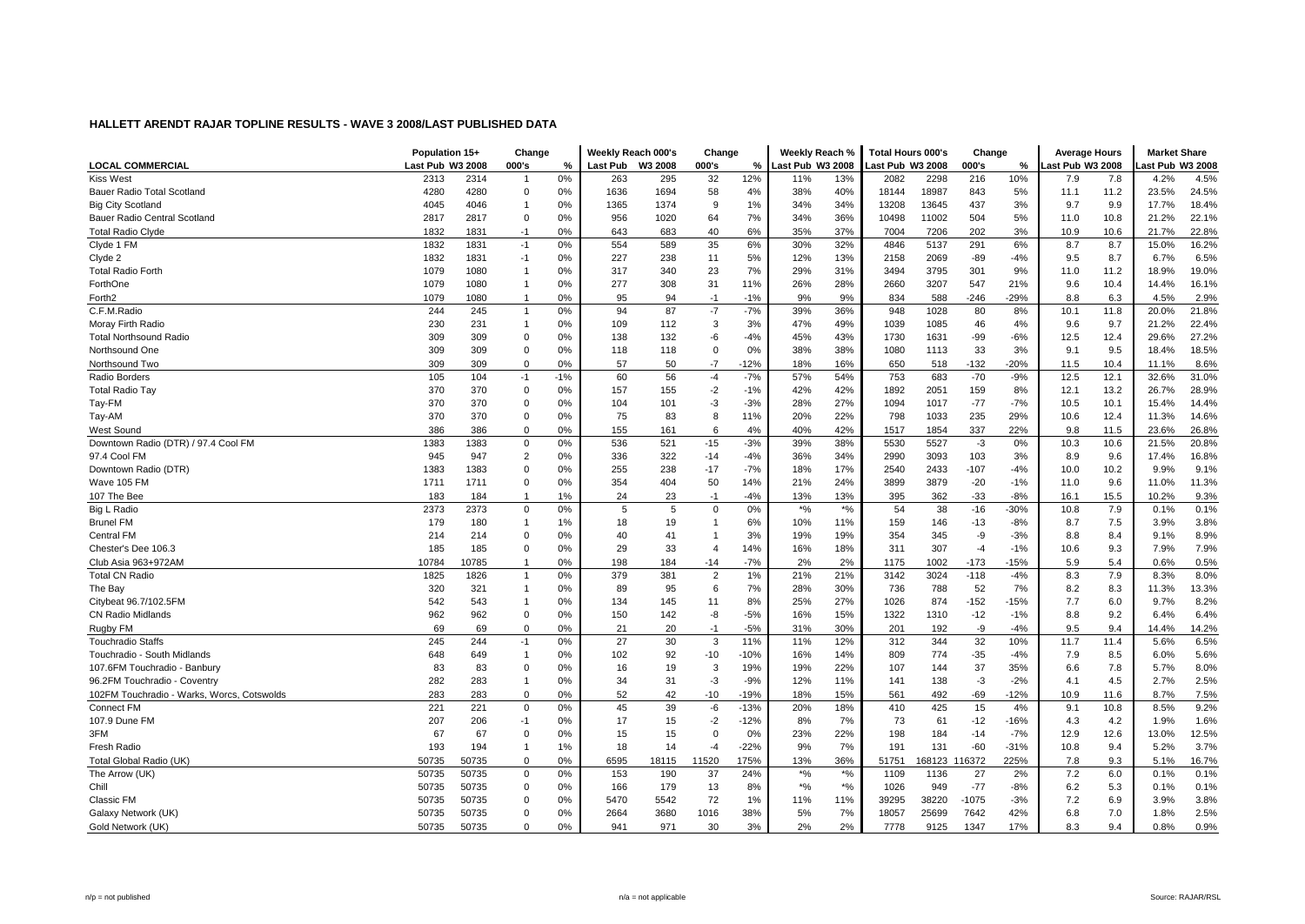|                                    | Population 15+   |       | Change                  |      | Weekly Reach 000's |                | Change                   |        | Weekly Reach %   |             | Total Hours 000's |        | Change                  |        | <b>Average Hours</b> |      | <b>Market Share</b> |       |
|------------------------------------|------------------|-------|-------------------------|------|--------------------|----------------|--------------------------|--------|------------------|-------------|-------------------|--------|-------------------------|--------|----------------------|------|---------------------|-------|
| <b>LOCAL COMMERCIAL</b>            | Last Pub W3 2008 |       | 000's                   | %    | Last Pub           | W3 2008        | 000's                    | %      | Last Pub W3 2008 |             | ast Pub W3 2008   |        | 000's                   | %      | ast Pub W3 2008.     |      | ast Pub W3 2008     |       |
| Heart Network (UK)                 | 50735            | 50735 | $\Omega$                | 0%   | 3410               | 6857           | 3447                     | 101%   | 7%               | 14%         | 23110             | 54547  | 31437                   | 136%   | 6.8                  | 8.0  | 2.3%                | 5.4%  |
| Total LBC (UK)                     | 50735            | 50735 | 0                       | 0%   | 845                | 838            | $-7$                     | $-1%$  | 2%               | 2%          | 9475              | 9097   | $-378$                  | $-4%$  | 11.2                 | 10.9 | 0.9%                | 0.9%  |
| Total XFM (UK)                     | 50735            | 50735 | 0                       | 0%   | 1007               | 861            | -146                     | $-14%$ | 2%               | 2%          | 4882              | 3892   | $-990$                  | $-20%$ | 4.8                  | 4.5  | 0.5%                | 0.4%  |
| Global Radio London (ILR)          | 10785            | 10785 | $\mathbf 0$             | 0%   | 2349               | 3977           | 1628                     | 69%    | 22%              | 37%         | 18602             | 40759  | 22157                   | 119%   | 7.9                  | 10.2 | 9.3%                | 19.9% |
| Global Radio (ILR)                 | 25602            | 41773 | 16171                   | 63%  | 5712               | 12784          | 7072                     | 124%   | 22%              | 31%         | 46542             | 119710 | 73168                   | 157%   | 8.1                  | 9.4  | 9.1%                | 14.5% |
| Fun Radio                          | 10784            | 10785 | $\overline{\mathbf{1}}$ | 0%   | 18                 | 19             | $\overline{\phantom{0}}$ | 6%     | $*$ %            | $\star o_0$ | 266               | 53     | $-213$                  | $-80%$ | 14.6                 | 2.8  | 0.1%                | $*$ % |
| Galaxy Network (ILR)               | 11453            | 26053 | 14600                   | 127% | 2307               | 3217           | 910                      | 39%    | 20%              | 12%         | 16535             | 23366  | 6831                    | 41%    | 7.2                  | 7.3  | 7.2%                | 4.7%  |
| Choice FM London                   | 10785            | 10785 | $\mathbf 0$             | 0%   | 476                | 457            | $-19$                    | $-4%$  | 4%               | 4%          | 3712              | 3355   | $-357$                  | $-10%$ | 7.8                  | 7.3  | 1.8%                | 1.6%  |
| Galaxy Birmingham                  | 2090             | 2089  | $-1$                    | 0%   | 414                | 389            | $-25$                    | $-6%$  | 20%              | 19%         | 2918              | 2827   | $-91$                   | $-3%$  | 7.0                  | 7.3  | 6.4%                | 6.4%  |
| Galaxy Manchester                  | 2792             | 2792  | $\mathbf 0$             | 0%   | 475                | 493            | 18                       | 4%     | 17%              | 18%         | 3245              | 3363   | 118                     | 4%     | 6.8                  | 6.8  | 5.8%                | 6.2%  |
| Galaxy North East                  | 2173             | 2171  | $-2$                    | 0%   | 458                | 465            | $\overline{7}$           | 2%     | 21%              | 21%         | 3534              | 3657   | 123                     | 3%     | 7.7                  | 7.9  | 8.6%                | 8.7%  |
| Galaxy Yorkshire                   | 4398             | 4399  | $\mathbf{1}$            | 0%   | 960                | 977            | 17                       | 2%     | 22%              | 22%         | 6839              | 7144   | 305                     | 4%     | 7.1                  | 7.3  | 7.9%                | 8.3%  |
| 103.2 Power FM                     | 1117             | 1118  | $\mathbf{1}$            | 0%   | 193                | 206            | 13                       | 7%     | 17%              | 18%         | 1154              | 1291   | 137                     | 12%    | 6.0                  | 6.3  | 5.2%                | 5.9%  |
| <b>XFM Scotland</b>                | 2699             | 2699  | $\Omega$                | 0%   | 199                | 211            | 12                       | 6%     | 7%               | 8%          | 1183              | 1409   | 226                     | 19%    | 5.9                  | 6.7  | 2.5%                | 2.9%  |
| <b>XFM Scotland (East</b>          | 1176             | 1176  | $\Omega$                | 0%   | 82                 | 87             | 5                        | 6%     | 7%               | 7%          | 522               | 630    | 108                     | 21%    | 6.4                  | 7.3  | 2.6%                | 2.9%  |
| <b>XFM Scotland (West)</b>         | 1700             | 1700  | $\mathbf 0$             | 0%   | 135                | 138            | 3                        | 2%     | 8%               | 8%          | 729               | 904    | 175                     | 24%    | 5.4                  | 6.5  | 2.4%                | 3.1%  |
| Gold Network (ILR)                 | 28905            | 28904 | $-1$                    | 0%   | 825                | 833            | 8                        | 1%     | 3%               | 3%          | 6935              | 7927   | 992                     | 14%    | 8.4                  | 9.5  | 1.2%                | 1.4%  |
| <b>Gold Bedford</b>                | 594              | 594   | $\Omega$                | 0%   | 20                 | 19             | $-1$                     | $-5%$  | 3%               | 3%          | 114               | 187    | 73                      | 64%    | 5.8                  | 10.0 | 1.0%                | 1.6%  |
| Gold Berkshire/North Hampshire     | 728              | 728   | $\mathbf 0$             | 0%   | 24                 | 22             | $-2$                     | $-8%$  | 3%               | 3%          | 124               | 179    | 55                      | 44%    | 5.2                  | 7.9  | 0.9%                | 1.3%  |
| Gold Birmingham                    | 2043             | 2043  | $\Omega$                | 0%   | 62                 | 39             | $-23$                    | $-37%$ | 3%               | 2%          | 480               | 332    | $-148$                  | $-31%$ | 7.7                  | 8.6  | 1.1%                | 0.8%  |
| Gold Bristol/Bath/Wiltshire        | 1323             | 1322  | $-1$                    | 0%   | 50                 | 63             | 13                       | 26%    | 4%               | 5%          | 599               | 908    | 309                     | 52%    | 12.1                 | 14.3 | 2.2%                | 3.2%  |
| <b>Gold Coventry</b>               | 646              | 647   | $\mathbf{1}$            | 0%   | 13                 | 19             | 6                        | 46%    | 2%               | 3%          | 126               | 92     | $-34$                   | $-27%$ | 9.4                  | 4.9  | 1.0%                | 0.7%  |
| <b>Gold Crawley</b>                | 366              | 366   | 0                       | 0%   | 9                  | 10             | $\overline{1}$           | 11%    | 2%               | 3%          | 83                | 56     | $-27$                   | $-33%$ | 9.1                  | 5.6  | 1.0%                | 0.7%  |
| <b>Gold Derby</b>                  | 451              | 451   | $\pmb{0}$               | 0%   | 12                 | 13             | 1                        | 8%     | 3%               | 3%          | 92                | 65     | $-27$                   | $-29%$ | 8.0                  | 5.2  | 1.0%                | 0.8%  |
| <b>Gold Devon</b>                  | 532              | 531   | $-1$                    | 0%   | 37                 | 29             | -8                       | $-22%$ | 7%               | 6%          | 366               | 278    | $-88$                   | $-24%$ | 10.0                 | 9.5  | 3.0%                | 2.4%  |
| <b>Gold Dorset</b>                 | 599              | 599   | $\Omega$                | 0%   | 22                 | 22             | $\mathbf 0$              | 0%     | 4%               | 4%          | 165               | 235    | 70                      | 42%    | 7.5                  | 10.8 | 1.3%                | 1.9%  |
| <b>Gold Essex</b>                  | 1208             | 1207  | $-1$                    | 0%   | 36                 | 37             | $\overline{1}$           | 3%     | 3%               | 3%          | 224               | 273    | 49                      | 22%    | 6.3                  | 7.4  | 0.8%                | 1.0%  |
| <b>Gold Gloucester</b>             | 402              | 402   | $\Omega$                | 0%   | 16                 | 10             | -6                       | $-38%$ | 4%               | 3%          | 188               | 149    | $-39$                   | $-21%$ | 11.7                 | 14.7 | 2.4%                | 1.8%  |
| Gold Hampshire                     | 1117             | 1118  | $\mathbf{1}$            | 0%   | 35                 | 29             | -6                       | $-17%$ | 3%               | 3%          | 449               | 422    | $-27$                   | $-6%$  | 12.8                 | 14.7 | 2.0%                | 1.9%  |
| Gold Kent                          | 1155             | 1155  | 0                       | 0%   | 35                 | 28             | $-7$                     | $-20%$ | 3%               | 2%          | 239               | 296    | 57                      | 24%    | 6.9                  | 10.5 | 0.9%                | 1.1%  |
| Gold London                        | 10785            | 10785 | $\Omega$                | 0%   | 253                | 322            | 69                       | 27%    | 2%               | 3%          | 1679              | 3000   | 1321                    | 79%    | 6.6                  | 9.3  | 0.8%                | 1.5%  |
| Gold Luton                         | 1029             | 1029  | $\mathbf 0$             | 0%   | 36                 | 44             | 8                        | 22%    | 3%               | 4%          | 288               | 445    | 157                     | 55%    | 8.0                  | 10.1 | 1.5%                | 2.3%  |
| <b>Gold Manchester</b>             | 2375             | 2375  | $\Omega$                | 0%   | 50                 | 46             | $-4$                     | $-8%$  | 2%               | 2%          | 337               | 247    | $-90$                   | $-27%$ | 6.8                  | 5.3  | 0.7%                | 0.5%  |
| Gold Norfolk/Suffolk               | 1191             | 1190  | $-1$                    | 0%   | 36                 | 38             | 2                        | 6%     | 3%               | 3%          | 402               | 498    | 96                      | 24%    | 11.3                 | 13.2 | 1.6%                | 2.0%  |
| <b>Gold Norfolk</b>                | 639              | 639   | $\Omega$                | 0%   | 19                 | 17             | $-2$                     | $-11%$ | 3%               | 3%          | 187               | 191    | $\overline{\mathbf{4}}$ | 2%     | 9.9                  | 11.2 | 1.5%                | 1.5%  |
| <b>Gold Suffolk</b>                | 558              | 558   | $\mathbf 0$             | 0%   | 17                 | 21             | $\overline{4}$           | 24%    | 3%               | 4%          | 215               | 307    | 92                      | 43%    | 12.8                 | 14.8 | 1.8%                | 2.5%  |
| Gold North Wales/Cheshire          | 378              | 378   | 0                       | 0%   | 4                  | $\overline{4}$ | 0                        | 0%     | 1%               | 1%          | 41                | 13     | $-28$                   | $-68%$ | 9.4                  | 3.4  | 0.5%                | 0.2%  |
| <b>Gold Northampton</b>            | 536              | 535   | $-1$                    | 0%   | 21                 | 18             | $-3$                     | $-14%$ | 4%               | 3%          | 148               | 157    | 9                       | 6%     | 7.1                  | 8.6  | 1.4%                | 1.6%  |
| <b>Gold Nottingham</b>             | 1133             | 1134  | $\mathbf{1}$            | 0%   | 37                 | 36             | $-1$                     | $-3%$  | 3%               | 3%          | 353               | 289    | $-64$                   | $-18%$ | 9.6                  | 8.0  | 1.4%                | 1.2%  |
| Gold Peterborough                  | 576              | 576   | $\Omega$                | 0%   | 19                 | 19             | $\mathbf 0$              | 0%     | 3%               | 3%          | 154               | 131    | $-23$                   | $-15%$ | 8.2                  | 6.8  | 1.2%                | 1.1%  |
| Gold Plymouth                      | 333              | 332   | $-1$                    | 0%   | 10                 | 12             | 2                        | 20%    | 3%               | 4%          | 121               | 161    | 40                      | 33%    | 12.6                 | 13.0 | 2.1%                | 2.8%  |
| <b>Gold Sussex</b>                 | 1002             | 1001  | $-1$                    | 0%   | 40                 | 42             | $\overline{2}$           | 5%     | 4%               | 4%          | 344               | 433    | 89                      | 26%    | 8.6                  | 10.3 | 1.4%                | 1.9%  |
| <b>Gold South East Wales</b>       | 972              | 972   | $\mathbf 0$             | 0%   | 33                 | 35             | $\overline{2}$           | 6%     | 3%               | 4%          | 288               | 469    | 181                     | 63%    | 8.8                  | 13.3 | 1.3%                | 2.2%  |
| Gold Wolverhampton                 | 1296             | 1295  | $-1$                    | 0%   | 27                 | 17             | $-10$                    | $-37%$ | 2%               | 1%          | 146               | 189    | 43                      | 29%    | 5.4                  | 11.4 | 0.5%                | 0.6%  |
| Heart Network (ILR)                | 16239            | 27933 | 11694                   | 72%  | 2976               | 6502           | 3526                     | 118%   | 18%              | 23%         | 21301             | 52594  | 31293                   | 147%   | 7.2                  | 8.1  | 6.5%                | 9.4%  |
| The Buzz 97.1 FM                   | 438              | 439   |                         | 0%   | 39                 | 38             | $-1$                     | $-3%$  | 9%               | 9%          | 263               | 173    | $-90$                   | $-34%$ | 6.8                  | 4.6  | 3.3%                | 2.2%  |
| Champion 103 FM                    | 122              | 122   | $\mathbf 0$             | 0%   | 32                 | 32             | $\mathbf 0$              | 0%     | 26%              | 26%         | 294               | 311    | 17                      | 6%     | 9.1                  | 9.7  | 13.1%               | 14.5% |
| 96.9 Chiltern FM (Bedford)         | 391              | 391   | $\Omega$                | 0%   | 98                 | 104            | 6                        | 6%     | 25%              | 27%         | 716               | 694    | $-22$                   | $-3%$  | 7.3                  | 6.7  | 9.7%                | 9.1%  |
| 97.6 Chiltern FM (Dunstable/Luton) | 742              | 742   | $\Omega$                | 0%   | 174                | 174            | 0                        | 0%     | 23%              | 23%         | 1137              | 1215   | 78                      | 7%     | 6.5                  | 7.0  | 8.6%                | 9.4%  |
| Coast 96.3                         | 240              | 241   |                         | 0%   | 46                 | 43             | $-3$                     | $-7%$  | 19%              | 18%         | 437               | 414    | $-23$                   | $-5%$  | 9.4                  | 9.7  | 9.2%                | 8.5%  |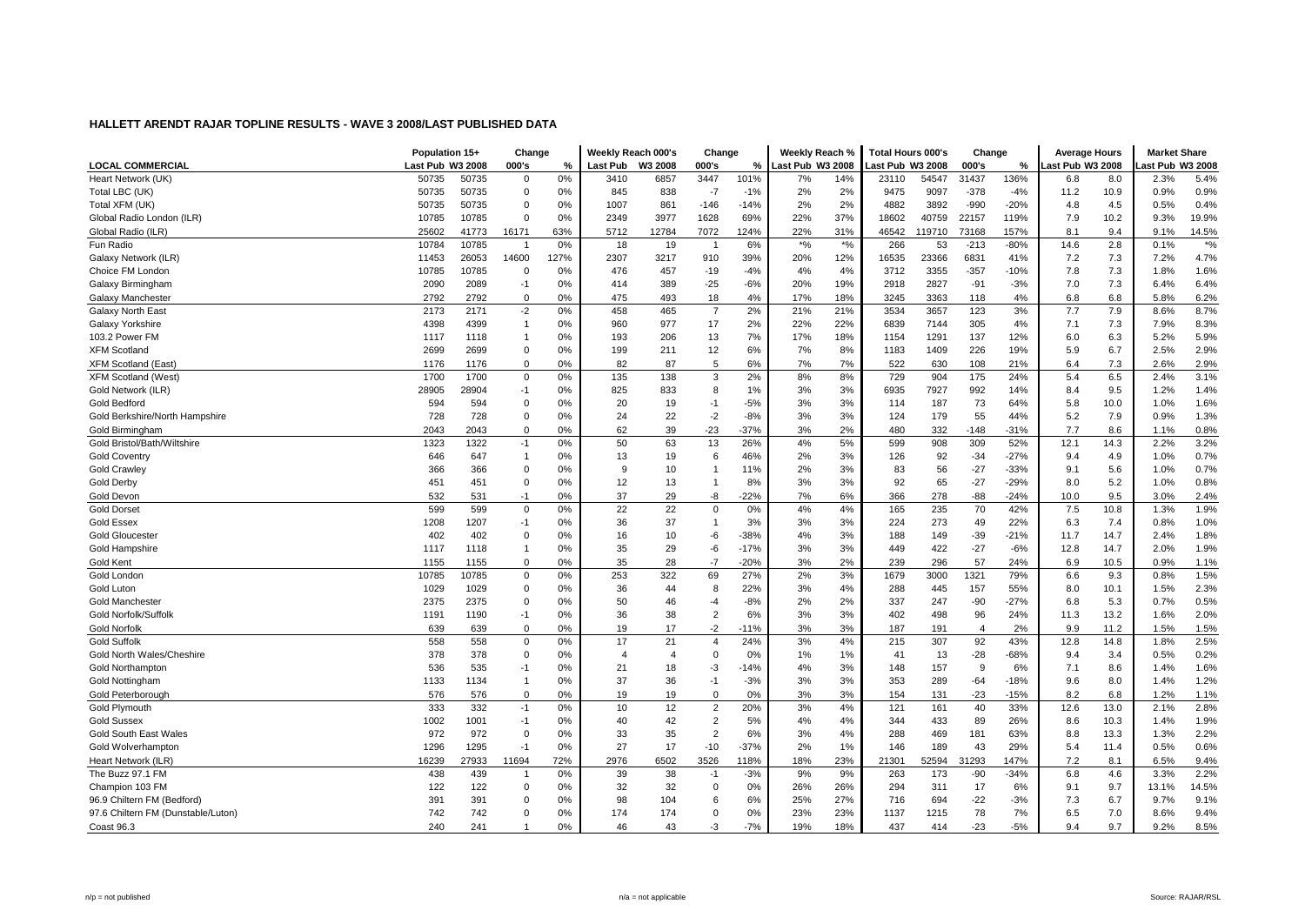|                                                                      | Population 15+   |       | Change         |     | Weekly Reach 000's |         | Change         |        | Weekly Reach %   |     | <b>Total Hours 000's</b> |       | Change         |        | <b>Average Hours</b> |      | <b>Market Share</b> |       |
|----------------------------------------------------------------------|------------------|-------|----------------|-----|--------------------|---------|----------------|--------|------------------|-----|--------------------------|-------|----------------|--------|----------------------|------|---------------------|-------|
| <b>LOCAL COMMERCIAL</b>                                              | Last Pub W3 2008 |       | 000's          | %   | Last Pub           | W3 2008 | 000's          | %      | Last Pub W3 2008 |     | Last Pub W3 2008         |       | 000's          | %      | ast Pub W3 2008      |      | ast Pub W3 2008     |       |
| 2CR FM                                                               | 599              | 599   | 0              | 0%  | 147                | 130     | $-17$          | $-12%$ | 24%              | 22% | 703                      | 668   | $-35$          | $-5%$  | 4.8                  | 5.1  | 5.4%                | 5.5%  |
| Essex FM (inc. Ten-17 FM)                                            | 1208             | 1207  | $-1$           | 0%  | 359                | 354     | -5             | $-1%$  | 30%              | 29% | 3615                     | 3600  | $-15$          | 0%     | 10.1                 | 10.2 | 13.2%               | 13.0% |
| <b>FOX FM</b>                                                        | 657              | 657   | 0              | 0%  | 165                | 158     | $-7$           | $-4%$  | 25%              | 24% | 1248                     | 1214  | $-34$          | $-3%$  | 7.6                  | 7.7  | 9.1%                | 9.2%  |
| 100.7 Heart FM                                                       | 3526             | 3525  | $-1$           | 0%  | 800                | 781     | $-19$          | $-2%$  | 23%              | 22% | 6694                     | 6349  | $-345$         | $-5%$  | 8.4                  | 8.1  | 8.8%                | 8.6%  |
| Heart 106                                                            | 2121             | 2120  | $-1$           | 0%  | 351                | 341     | -10            | $-3%$  | 17%              | 16% | 2349                     | 2744  | 395            | 17%    | 6.7                  | 8.0  | 5.2%                | 6.4%  |
| <b>Heart 106.2 FM</b>                                                | 10785            | 10785 | $\mathbf 0$    | 0%  | 1774               | 1781    | $\overline{7}$ | 0%     | 16%              | 17% | 11523                    | 11660 | 137            | 1%     | 6.5                  | 6.5  | 5.7%                | 5.7%  |
| 102.7 Hereward FM                                                    | 384              | 384   | $\mathbf 0$    | 0%  | 109                | 109     | $\mathbf 0$    | 0%     | 28%              | 28% | 800                      | 786   | $-14$          | $-2%$  | 7.3                  | 7.2  | 9.8%                | 9.7%  |
| Horizon Radio                                                        | 226              | 226   | $\Omega$       | 0%  | 78                 | 81      | 3              | 4%     | 34%              | 36% | 694                      | 771   | 77             | 11%    | 8.9                  | 9.5  | 14.2%               | 15.6% |
| Gemini FM Total                                                      | 531              | 532   | $\mathbf{1}$   | 0%  | 148                | 143     | -5             | $-3%$  | 28%              | 27% | 1206                     | 1210  | $\overline{4}$ | 0%     | 8.2                  | 8.5  | 10.3%               | 10.4% |
| Gemini FM East (Exeter Area)                                         | 306              | 306   | $\Omega$       | 0%  | 87                 | 82      | $-5$           | $-6%$  | 29%              | 27% | 795                      | 747   | $-48$          | $-6%$  | 9.1                  | 9.1  | 11.4%               | 10.7% |
| Gemini FM West (Torbay Area)                                         | 226              | 226   | $\mathbf 0$    | 0%  | 60                 | 61      | $\overline{1}$ | 2%     | 27%              | 27% | 411                      | 463   | 52             | 13%    | 6.8                  | 7.6  | 8.6%                | 10.0% |
| GWR                                                                  | 1323             | 1322  | $-1$           | 0%  | 345                | 371     | 26             | 8%     | 26%              | 28% | 3356                     | 3545  | 189            | 6%     | 9.7                  | 9.6  | 12.5%               | 12.6% |
| Invicta FM                                                           | 1155             | 1155  | $\Omega$       | 0%  | 354                | 347     | $-7$           | $-2%$  | 31%              | 30% | 3020                     | 3348  | 328            | 11%    | 8.5                  | 9.6  | 10.8%               | 12.1% |
| Lantern FM 96.2 and 97.3                                             | 132              | 132   | $\Omega$       | 0%  | 47                 | 42      | $-5$           | $-11%$ | 36%              | 32% | 413                      | 385   | $-28$          | $-7%$  | 8.8                  | 9.1  | 13.6%               | 12.7% |
| Marcher Sound                                                        | 378              | 378   | $\mathbf 0$    | 0%  | 68                 | 57      | $-11$          | $-16%$ | 18%              | 15% | 580                      | 536   | -44            | $-8%$  | 8.5                  | 9.4  | 7.3%                | 7.0%  |
| Northants 96                                                         | 536              | 535   | $-1$           | 0%  | 122                | 112     | $-10$          | $-8%$  | 23%              | 21% | 1014                     | 689   | $-325$         | $-32%$ | 8.3                  | 6.2  | 9.5%                | 7.1%  |
| Ocean                                                                | 1007             | 1007  | 0              | 0%  | 150                | 177     | 27             | 18%    | 15%              | 18% | 1299                     | 1486  | 187            | 14%    | 8.6                  | 8.4  | 6.4%                | 7.4%  |
| <b>Orchard FM</b>                                                    | 339              | 339   | $\Omega$       | 0%  | 113                | 118     | 5              | 4%     | 33%              | 35% | 1509                     | 1257  | $-252$         | $-17%$ | 13.3                 | 10.6 | 18.5%               | 15.5% |
| 97 FM Plymouth Sound                                                 | 333              | 332   | $-1$           | 0%  | 94                 | 96      | $\overline{2}$ | 2%     | 28%              | 29% | 625                      | 603   | $-22$          | $-4%$  | 6.6                  | 6.3  | 10.7%               | 10.6% |
| Q103                                                                 | 431              | 432   | -1             | 0%  | 99                 | 106     | $\overline{7}$ | 7%     | 23%              | 24% | 701                      | 898   | 197            | 28%    | 7.1                  | 8.5  | 7.5%                | 9.9%  |
| Radio Broadland                                                      | 639              | 639   | $\mathbf 0$    | 0%  | 184                | 170     | $-14$          | $-8%$  | 29%              | 27% | 1585                     | 1388  | $-197$         | $-12%$ | 8.6                  | 8.2  | 12.3%               | 11.2% |
| 102.4 Severn Sound FM                                                | 402              | 402   | $\Omega$       | 0%  | 110                | 108     | $-2$           | $-2%$  | 27%              | 27% | 913                      | 899   | $-14$          | $-2%$  | 8.3                  | 8.3  | 11.8%               | 11.0% |
| <b>SGR FM Total</b>                                                  | 674              | 674   | $\Omega$       | 0%  | 173                | 174     | $\overline{1}$ | 1%     | 26%              | 26% | 1312                     | 1443  | 131            | 10%    | 7.6                  | 8.3  | 9.0%                | 9.8%  |
| <b>SGR FM</b>                                                        | 558              | 558   | $\mathbf 0$    | 0%  | 124                | 135     | 11             | 9%     | 22%              | 24% | 822                      | 1054  | 232            | 28%    | 6.6                  | 7.8  | 6.7%                | 8.6%  |
| <b>SGR Colchester</b>                                                | 182              | 182   | $\Omega$       | 0%  | 57                 | 46      | $-11$          | $-19%$ | 31%              | 25% | 459                      | 401   | $-58$          | $-13%$ | 8.1                  | 8.7  | 12.3%               | 11.0% |
| Southern FM                                                          | 1002             | 1001  | $-1$           | 0%  | 318                | 292     | $-26$          | $-8%$  | 32%              | 29% | 2879                     | 2853  | $-26$          | $-1%$  | 9.1                  | 9.8  | 11.9%               | 12.8% |
| South Hams Radio                                                     | 66               | 66    | $\Omega$       | 0%  | 13                 | 13      | $\mathbf 0$    | 0%     | 20%              | 20% | 156                      | 170   | 14             | 9%     | 11.7                 | 13.1 | 10.7%               | 11.8% |
| 2-TEN FM                                                             | 728              | 728   | $\mathbf 0$    | 0%  | 205                | 203     | $-2$           | $-1%$  | 28%              | 28% | 1291                     | 1263  | $-28$          | $-2%$  | 6.3                  | 6.2  | 9.1%                | 9.4%  |
| The Hit Music Network (ILR)                                          | n/p              | 17491 | n/a            | n/a | n/p                | 3329    | n/a            | n/a    | n/p              | 19% | n/p                      | 24314 | n/a            | n/a    | n/p                  | 7.3  | n/p                 | 7.1%  |
| 95.8 Capital Radio                                                   | 10785            | 10785 | $\Omega$       | 0%  | 1607               | 1590    | $-17$          | $-1%$  | 15%              | 15% | 9319                     | 11133 | 1814           | 19%    | 5.8                  | 7.0  | 4.6%                | 5.4%  |
| Beacon Radio                                                         | 1296             | 1295  | $-1$           | 0%  | 244                | 223     | $-21$          | $-9%$  | 19%              | 17% | 1889                     | 1882  | $-7$           | 0%     | 7.7                  | 8.5  | 6.3%                | 6.1%  |
| 96.4 BRMB                                                            | 2043             | 2043  | $\mathbf 0$    | 0%  | 424                | 381     | $-43$          | $-10%$ | 21%              | 19% | 2837                     | 2586  | $-251$         | $-9%$  | 6.7                  | 6.8  | 6.4%                | 6.1%  |
| 105.4 Leicester Sound FM                                             | 603              | 603   | $\mathbf 0$    | 0%  | 134                | 123     | $-11$          | $-8%$  | 22%              | 20% | 1013                     | 746   | $-267$         | $-26%$ | 7.5                  | 6.1  | 8.5%                | 6.5%  |
| Mercia                                                               | 646              | 647   | $\overline{1}$ | 0%  | 131                | 156     | 25             | 19%    | 20%              | 24% | 1148                     | 1123  | $-25$          | $-2%$  | 8.8                  | 7.2  | 8.7%                | 8.6%  |
| Mercury FM (Herts)                                                   | 330              | 329   | $-1$           | 0%  | 27                 | 25      | $-2$           | $-7%$  | 8%               | 8%  | 157                      | 140   | $-17$          | $-11%$ | 5.8                  | 5.6  | 2.4%                | 2.3%  |
| Mercury FM (Surrey & Sussex)                                         | 366              | 366   | $\mathbf 0$    | 0%  | 91                 | 95      | $\overline{4}$ | 4%     | 25%              | 26% | 786                      | 883   | 97             | 12%    | 8.7                  | 9.3  | 9.6%                | 11.2% |
| RAM FM                                                               | 451              | 451   | $\Omega$       | 0%  | 105                | 99      | -6             | $-6%$  | 23%              | 22% | 670                      | 639   | $-31$          | $-5%$  | 6.4                  | 6.5  | 7.6%                | 7.5%  |
| Red Dragon                                                           | 972              | 972   | $\mathbf 0$    | 0%  | 253                | 291     | 38             | 15%    | 26%              | 30% | 2094                     | 2477  | 383            | 18%    | 8.3                  | 8.5  | 9.8%                | 11.4% |
| 96 Trent FM                                                          | 1133             | 1134  | $\mathbf{1}$   | 0%  | 314                | 324     | 10             | 3%     | 28%              | 29% | 2698                     | 2770  | 72             | 3%     | 8.6                  | 8.5  | 10.6%               | 11.5% |
| Wyvern FM                                                            | 491              | 492   | $\mathbf{1}$   | 0%  | 83                 | 91      | 8              | 10%    | 17%              | 19% | 579                      | 888   | 309            | 53%    | 6.9                  | 9.8  | 5.9%                | 9.5%  |
| LBC (ILR) - was Total LBC (ILR)                                      | 10785            | 10785 | $\Omega$       | 0%  | 721                | 788     | 67             | 9%     | 7%               | 7%  | 7079                     | 9175  | 2096           | 30%    | 9.8                  | 11.7 | 3.5%                | 4.5%  |
| LBC 97.3                                                             | 10785            | 10785 | $\mathbf 0$    | 0%  | 594                | 647     | 53             | 9%     | 6%               | 6%  | 5457                     | 7471  | 2014           | 37%    | 9.2                  | 11.5 | 2.7%                | 3.7%  |
| LBC News 1152                                                        | 10785            | 10785 | $\mathbf 0$    | 0%  | 291                | 345     | 54             | 19%    | 3%               | 3%  | 1623                     | 1705  | 82             | 5%     | 5.6                  | 4.9  | 0.8%                | 0.8%  |
| XFM (ILR)                                                            | n/p              | 13577 | n/a            | n/a | n/p                | 692     | n/a            | n/a    | n/p              | 5%  | n/p                      | 3169  | n/a            | n/a    | n/p                  | 4.6  | n/p                 | 1.2%  |
| XFM 104.9                                                            | 10785            | 10785 | $\mathbf 0$    | 0%  | 558                | 463     | $-95$          | $-17%$ | 5%               | 4%  | 2130                     | 2436  | 306            | 14%    | 3.8                  | 5.3  | 1.1%                | 1.2%  |
| <b>XFM Mancheste</b>                                                 | 2792             | 2792  | $\Omega$       | 0%  | 189                | 184     | $-5$           | $-3%$  | 7%               | 7%  | 1143                     | 864   | $-279$         | $-24%$ | 6.1                  | 4.7  | 2.0%                | 1.6%  |
| <b>Total GMG Radio</b>                                               | 50735            | 50735 | $\mathbf 0$    | 0%  | 5074               | 5139    | 65             | 1%     | 10%              | 10% | 49205                    | 47702 | $-1503$        | $-3%$  | 9.7                  | 9.3  | 4.8%                | 4.7%  |
| <b>Total Real Radio/Century Radio</b>                                | 50735            | 50735 | $\Omega$       | 0%  | 2738               | 2711    | $-27$          | $-1%$  | 5%               | 5%  | 23460                    | 22843 | $-617$         | $-3%$  | 8.6                  | 8.4  | 2.3%                | 2.3%  |
| GMG Radio North West (Century Radio (North West)/Smooth Radio (Nortl | 5190             | 5190  | $\mathbf 0$    | 0%  | 1219               | 1174    | $-45$          | $-4%$  | 23%              | 23% | 11184                    | 10583 | $-601$         | $-5%$  | 9.2                  | 9.0  | 10.8%               | 10.5% |
| GMG Radio North East (Century Radio (North East)/Smooth Radio (North | 2196             | 2195  | $-1$           | 0%  | 631                | 665     | 34             | 5%     | 29%              | 30% | 5442                     | 5934  | 492            | 9%     | 8.6                  | 8.9  | 13.1%               | 13.9% |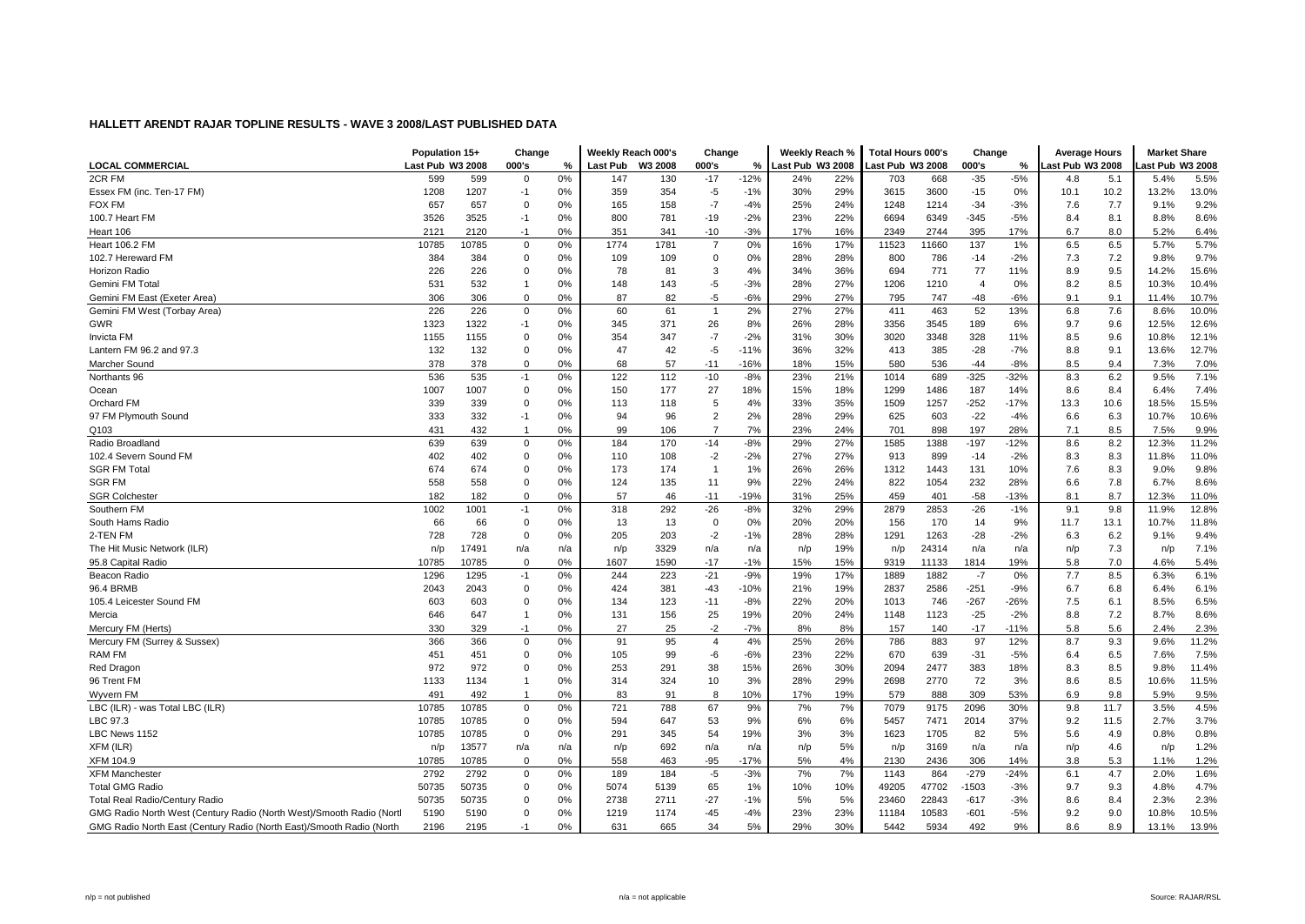| Last Pub W3 2008<br>000's<br>W3 2008<br>000's<br>Last Pub W3 2008<br>ast Pub W3 2008<br>000's<br>ast Pub W3 2008<br>%<br>Last Pub<br>%<br>℅<br>ast Pub W3 2008<br>0%<br>$-5%$<br>15%<br>$-1%$<br>5.6%<br>7386<br>7385<br>$-1$<br>1153<br>1094<br>$-59$<br>16%<br>8302<br>8221<br>$-81$<br>7.5<br>5.7%<br>7.2<br>7.5%<br>2195<br>0%<br>449<br>$\mathbf 0$<br>0%<br>20%<br>20%<br>2975<br>211<br>7%<br>7.1<br>2196<br>$-1$<br>449<br>3186<br>6.6<br>7.2%<br>$-15%$<br>7.9<br>4.6%<br>0%<br>579<br>-99<br>11%<br>4591<br>$-554$<br>4.9%<br>5190<br>5190<br>0<br>678<br>13%<br>5145<br>$-11%$<br>7.6<br>50735<br>$\Omega$<br>0%<br>1593<br>1621<br>2%<br>3%<br>3%<br>15159<br>14622<br>$-537$<br>$-4%$<br>9.0<br>1.5%<br>1.5%<br>50735<br>28<br>9.5<br>3%<br>20%<br>20%<br>10.3%<br>7214<br>7214<br>$\Omega$<br>0%<br>1429<br>1475<br>46<br>14212<br>13815<br>$-397$<br>$-3%$<br>9.9<br>9.4<br>10.5%<br>2675<br>2676<br>0%<br>727<br>759<br>32<br>4%<br>27%<br>28%<br>7522<br>$-21$<br>0%<br>10.4<br>9.9<br>15.9%<br>7543<br>16.0%<br>$\mathbf{1}$<br>1764<br>3967<br>3830<br>$-137$<br>9.7<br>10.9%<br>10.3%<br>1763<br>$-1$<br>0%<br>374<br>394<br>20<br>5%<br>21%<br>22%<br>$-3%$<br>10.6<br>7.6<br>4.9%<br>2775<br>2775<br>$\mathbf 0$<br>0%<br>328<br>322<br>-6<br>$-2%$<br>12%<br>12%<br>2701<br>2463<br>$-238$<br>$-9%$<br>5.3%<br>8.2<br>20.0%<br>2860<br>2860<br>$\mathbf 0$<br>0%<br>925<br>42<br>5%<br>31%<br>32%<br>10369<br>$-251$<br>$-2%$<br>10.9<br>20.6%<br>883<br>10118<br>11.7<br>2675<br>0%<br>32<br>4%<br>29%<br>6<br>0%<br>10.0<br>16.6%<br>2676<br>$\mathbf{1}$<br>751<br>783<br>28%<br>7855<br>7861<br>10.5<br>16.6%<br>2.5%<br>811<br>810<br>$-1$<br>0%<br>39<br>47<br>8<br>21%<br>5%<br>6%<br>312<br>340<br>28<br>9%<br>8.0<br>7.2<br>2.2%<br>2773<br>67<br>5%<br>25432<br>$-913$<br>2.4%<br>50735<br>50735<br>$\mathbf 0$<br>0%<br>2706<br>2%<br>5%<br>24519<br>$-4%$<br>9.4<br>8.8<br>2.5%<br>25641<br>4.5%<br>25642<br>0%<br>2390<br>2436<br>46<br>2%<br>9%<br>9%<br>23279<br>22493<br>$-786$<br>$-3%$<br>9.7<br>9.2<br>4.6%<br>$-1$<br>5594<br>5594<br>$\mathbf 0$<br>0%<br>680<br>$-31$<br>$-4%$<br>13%<br>12%<br>9166<br>8249<br>$-917$<br>12.9<br>12.1<br>7.7%<br>7.1%<br>711<br>$-10%$<br>2110<br>2110<br>$\mathbf 0$<br>0%<br>277<br>287<br>10<br>4%<br>13%<br>14%<br>3251<br>2936<br>$-315$<br>$-10%$<br>11.7<br>10.2<br>7.3%<br>6.9%<br>$-627$<br>7.2%<br>3526<br>3525<br>0%<br>438<br>395<br>$-43$<br>$-10%$<br>12%<br>11%<br>5974<br>5347<br>$-10%$<br>13.6<br>13.5<br>7.9%<br>$-1$<br>216<br>$-2$<br>$-257$<br>6.9%<br>1878<br>1878<br>$\mathbf 0$<br>0%<br>218<br>$-1%$<br>12%<br>12%<br>2514<br>2257<br>$-10%$<br>11.5<br>10.4<br>7.6%<br>10785<br>$\Omega$<br>23%<br>4%<br>5%<br>3442<br>2990<br>$-452$<br>$-13%$<br>1.5%<br>10785<br>0%<br>437<br>538<br>101<br>7.9<br>5.6<br>1.7%<br>6.4%<br>2196<br>2195<br>$-1$<br>0%<br>275<br>315<br>40<br>15%<br>13%<br>14%<br>2467<br>2748<br>281<br>11%<br>9.0<br>8.7<br>5.9%<br>Smooth Radio (North West)<br>5190<br>5190<br>$\Omega$<br>0%<br>721<br>752<br>4%<br>14%<br>14%<br>6038<br>5992<br>$-46$<br>$-1%$<br>8.0<br>5.9%<br>31<br>8.4<br>5.8%<br>62<br>62<br>0%<br>15%<br>0%<br>6.5<br>5.2%<br>412<br>$-1$<br>0%<br>$\mathbf 0$<br>15%<br>404<br>$\overline{2}$<br>6.5<br>5.0%<br>411<br>406<br>412<br>$-3$<br>$-6%$<br>11%<br>335<br>326<br>-9<br>$-3%$<br>7.4<br>4.1%<br>4.2%<br>411<br>$-1$<br>0%<br>47<br>44<br>11%<br>7.1<br>23<br>3.5<br>1.0%<br>412<br>411<br>0%<br>19<br>$\overline{4}$<br>21%<br>5%<br>6%<br>69<br>80<br>16%<br>3.6<br>0.9%<br>$-1$<br>11<br>7.0<br>64<br>4.0%<br>473<br>473<br>$\mathbf 0$<br>0%<br>56<br>8<br>14%<br>12%<br>14%<br>374<br>449<br>75<br>20%<br>6.7<br>3.5%<br>22%<br>68<br>10.5%<br>292<br>292<br>$\Omega$<br>0%<br>59<br>64<br>5<br>8%<br>20%<br>516<br>584<br>13%<br>9.1<br>8.8<br>10.2%<br>980<br>154<br>$\overline{7}$<br>5%<br>16%<br>16%<br>1418<br>465<br>33%<br>9.2<br>7.9%<br>980<br>$\mathbf 0$<br>0%<br>161<br>1883<br>11.7<br>6.0%<br>469<br>$\mathbf 0$<br>12<br>13%<br>21%<br>905<br>1331<br>426<br>47%<br>12.4<br>11.9%<br>469<br>0%<br>96<br>108<br>23%<br>9.4<br>8.1%<br>$-7%$<br>513<br>552<br>39<br>8%<br>10.3<br>4.4%<br>512<br>512<br>$\Omega$<br>0%<br>58<br>54<br>$-4$<br>11%<br>10%<br>8.9<br>4.1%<br>2174<br>2175<br>0%<br>631<br>630<br>0%<br>29%<br>29%<br>6622<br>6955<br>333<br>5%<br>11.0<br>14.9%<br>15.6%<br>$\mathbf{1}$<br>$-1$<br>10.5<br>20.8%<br>894<br>894<br>$\Omega$<br>0%<br>334<br>342<br>8<br>2%<br>37%<br>38%<br>3863<br>4037<br>174<br>5%<br>11.8<br>20.5%<br>11.6<br>$-7%$<br>9.2%<br>262<br>$\mathbf 0$<br>0%<br>44<br>41<br>$-3$<br>17%<br>16%<br>-9<br>$-2%$<br>10.8<br>11.5<br>262<br>479<br>470<br>9.3%<br>23<br>$-4%$<br>16%<br>350<br>0%<br>11.4%<br>Oak FM ((Hinckley) formerly Fosseway Radio)<br>149<br>149<br>0<br>0%<br>24<br>$-1$<br>15%<br>349<br>$-1$<br>14.6<br>15.4<br>11.2%<br>113<br>113<br>$\mathbf 0$<br>0%<br>20<br>18<br>$-2$<br>$-10%$<br>18%<br>16%<br>129<br>121<br>-8<br>$-6%$<br>6.6<br>6.3%<br>6.0%<br>6.3<br>1036<br>1036<br>$\Omega$<br>252<br>$-3$<br>$-1%$<br>24%<br>24%<br>2338<br>2366<br>28<br>9.5<br>11.6%<br>0%<br>249<br>1%<br>9.3<br>11.3%<br>$\Omega$<br>77<br>$-5%$<br>-9<br>9.8<br>15.9%<br>225<br>225<br>0%<br>73<br>$-4$<br>34%<br>33%<br>727<br>718<br>$-1%$<br>9.4<br>16.2%<br>5%<br>293<br>294<br>0%<br>41<br>41<br>$\Omega$<br>0%<br>14%<br>14%<br>409<br>428<br>19<br>9.9<br>10.4<br>7.4%<br>8.3%<br>$\mathbf{1}$<br>6.5%<br>205<br>$\mathbf 0$<br>32<br>38<br>6<br>19%<br>16%<br>19%<br>247<br>280<br>33<br>13%<br>7.3<br>5.9%<br>205<br>0%<br>7.6<br>363<br>100<br>100<br>$\mathbf 0$<br>0%<br>28%<br>28%<br>983<br>978<br>-5<br>$-1%$<br>9.7<br>13.2%<br>13.4%<br>362<br>$-1$<br>0%<br>9.9<br>185<br>31<br>3%<br>17%<br>$-3$<br>9.8<br>7.5%<br>7.4%<br>186<br>1%<br>30<br>$\mathbf{1}$<br>16%<br>311<br>308<br>$-1%$<br>10.4<br>-1<br>$\overline{2}$<br>480<br>$-15$<br>$-3%$<br>4%<br>4%<br>3931<br>3487<br>7.5<br>1.7%<br>10784<br>10786<br>0%<br>465<br>$-444$<br>$-11%$<br>8.2<br>1.8%<br>$*$ %<br>$*$ %<br>10785<br>0%<br>18<br>18<br>$\mathbf 0$<br>0%<br>$*$ %<br>59<br>48<br>$-11$<br>$-19%$<br>3.3<br>2.7<br>$*$ %<br>10784<br>$\mathbf{1}$<br>1472<br>1472<br>$\mathbf 0$<br>0%<br>19<br>18<br>$-5%$<br>1%<br>1%<br>65<br>112<br>47<br>72%<br>6.2<br>0.2%<br>0.4%<br>$-1$<br>3.4<br>$-12%$<br>7.0<br>2.8%<br>278<br>278<br>$\Omega$<br>0%<br>25<br>22<br>$-3$<br>9%<br>8%<br>133<br>157<br>18%<br>5.2<br>2.3%<br>24<br>554<br>0%<br>17<br>14<br>$-3$<br>$-18%$<br>3%<br>3%<br>69<br>66<br>-3<br>$-4%$<br>4.6<br>0.6%<br>0.6%<br>555<br>$\mathbf{1}$<br>3.9<br>5%<br>5%<br>21<br>12%<br>9.7<br>2.9%<br>398<br>397<br>$-1$<br>0%<br>20<br>21<br>$\mathbf{1}$<br>5%<br>178<br>199<br>8.8<br>2.5%<br>0.3%<br>0%<br>528<br>$-2%$<br>4162<br>$-652$<br>6.7<br>50735<br>50735<br>538<br>$-10$<br>1%<br>1%<br>3510<br>$-16%$<br>7.7<br>0.4%<br>$\mathbf 0$<br>10785<br>76<br>9%<br>1%<br>227<br>532<br>305<br>134%<br>7.0<br>0.3%<br>10785<br>$\mathbf 0$<br>0%<br>70<br>6<br>1%<br>3.2<br>0.1%<br>$\overline{7}$<br>$*$ %<br>$*$ %<br>0.1%<br>10784<br>10785<br>0%<br>18<br>25<br>39%<br>68<br>109<br>60%<br>3.7<br>4.3<br>$*$ %<br>$\mathbf{1}$<br>41 |                                                                     | Population 15+ | Change | Weekly Reach 000's | Change | Weekly Reach % | Total Hours 000's | Change | <b>Average Hours</b> | <b>Market Share</b> |  |
|-----------------------------------------------------------------------------------------------------------------------------------------------------------------------------------------------------------------------------------------------------------------------------------------------------------------------------------------------------------------------------------------------------------------------------------------------------------------------------------------------------------------------------------------------------------------------------------------------------------------------------------------------------------------------------------------------------------------------------------------------------------------------------------------------------------------------------------------------------------------------------------------------------------------------------------------------------------------------------------------------------------------------------------------------------------------------------------------------------------------------------------------------------------------------------------------------------------------------------------------------------------------------------------------------------------------------------------------------------------------------------------------------------------------------------------------------------------------------------------------------------------------------------------------------------------------------------------------------------------------------------------------------------------------------------------------------------------------------------------------------------------------------------------------------------------------------------------------------------------------------------------------------------------------------------------------------------------------------------------------------------------------------------------------------------------------------------------------------------------------------------------------------------------------------------------------------------------------------------------------------------------------------------------------------------------------------------------------------------------------------------------------------------------------------------------------------------------------------------------------------------------------------------------------------------------------------------------------------------------------------------------------------------------------------------------------------------------------------------------------------------------------------------------------------------------------------------------------------------------------------------------------------------------------------------------------------------------------------------------------------------------------------------------------------------------------------------------------------------------------------------------------------------------------------------------------------------------------------------------------------------------------------------------------------------------------------------------------------------------------------------------------------------------------------------------------------------------------------------------------------------------------------------------------------------------------------------------------------------------------------------------------------------------------------------------------------------------------------------------------------------------------------------------------------------------------------------------------------------------------------------------------------------------------------------------------------------------------------------------------------------------------------------------------------------------------------------------------------------------------------------------------------------------------------------------------------------------------------------------------------------------------------------------------------------------------------------------------------------------------------------------------------------------------------------------------------------------------------------------------------------------------------------------------------------------------------------------------------------------------------------------------------------------------------------------------------------------------------------------------------------------------------------------------------------------------------------------------------------------------------------------------------------------------------------------------------------------------------------------------------------------------------------------------------------------------------------------------------------------------------------------------------------------------------------------------------------------------------------------------------------------------------------------------------------------------------------------------------------------------------------------------------------------------------------------------------------------------------------------------------------------------------------------------------------------------------------------------------------------------------------------------------------------------------------------------------------------------------------------------------------------------------------------------------------------------------------------------------------------------------------------------------------------------------------------------------------------------------------------------------------------------------------------------------------------------------------------------------------------------------------------------------------------------------------------------------------------------------------------------------------------------------------------------------------------------------------------------------------------------------------------------------------------------------------------------------------------------------------------------------------------------------------------------------------------------------------------------------------------------------------------------------------------------------------------------------------------------------------------------------------------------------------------------------------------------------------------------------------------------------------------------------------------------------------------------------------------------------------------------------------------------------------------------------------------------------------------------------------------------------------------------------------------------------------------------------|---------------------------------------------------------------------|----------------|--------|--------------------|--------|----------------|-------------------|--------|----------------------|---------------------|--|
|                                                                                                                                                                                                                                                                                                                                                                                                                                                                                                                                                                                                                                                                                                                                                                                                                                                                                                                                                                                                                                                                                                                                                                                                                                                                                                                                                                                                                                                                                                                                                                                                                                                                                                                                                                                                                                                                                                                                                                                                                                                                                                                                                                                                                                                                                                                                                                                                                                                                                                                                                                                                                                                                                                                                                                                                                                                                                                                                                                                                                                                                                                                                                                                                                                                                                                                                                                                                                                                                                                                                                                                                                                                                                                                                                                                                                                                                                                                                                                                                                                                                                                                                                                                                                                                                                                                                                                                                                                                                                                                                                                                                                                                                                                                                                                                                                                                                                                                                                                                                                                                                                                                                                                                                                                                                                                                                                                                                                                                                                                                                                                                                                                                                                                                                                                                                                                                                                                                                                                                                                                                                                                                                                                                                                                                                                                                                                                                                                                                                                                                                                                                                                                                                                                                                                                                                                                                                                                                                                                                                                                                                                                                                                                                               | <b>LOCAL COMMERCIAL</b>                                             |                |        |                    |        |                |                   |        |                      |                     |  |
|                                                                                                                                                                                                                                                                                                                                                                                                                                                                                                                                                                                                                                                                                                                                                                                                                                                                                                                                                                                                                                                                                                                                                                                                                                                                                                                                                                                                                                                                                                                                                                                                                                                                                                                                                                                                                                                                                                                                                                                                                                                                                                                                                                                                                                                                                                                                                                                                                                                                                                                                                                                                                                                                                                                                                                                                                                                                                                                                                                                                                                                                                                                                                                                                                                                                                                                                                                                                                                                                                                                                                                                                                                                                                                                                                                                                                                                                                                                                                                                                                                                                                                                                                                                                                                                                                                                                                                                                                                                                                                                                                                                                                                                                                                                                                                                                                                                                                                                                                                                                                                                                                                                                                                                                                                                                                                                                                                                                                                                                                                                                                                                                                                                                                                                                                                                                                                                                                                                                                                                                                                                                                                                                                                                                                                                                                                                                                                                                                                                                                                                                                                                                                                                                                                                                                                                                                                                                                                                                                                                                                                                                                                                                                                                               | Century Radio (North East/North West)                               |                |        |                    |        |                |                   |        |                      |                     |  |
|                                                                                                                                                                                                                                                                                                                                                                                                                                                                                                                                                                                                                                                                                                                                                                                                                                                                                                                                                                                                                                                                                                                                                                                                                                                                                                                                                                                                                                                                                                                                                                                                                                                                                                                                                                                                                                                                                                                                                                                                                                                                                                                                                                                                                                                                                                                                                                                                                                                                                                                                                                                                                                                                                                                                                                                                                                                                                                                                                                                                                                                                                                                                                                                                                                                                                                                                                                                                                                                                                                                                                                                                                                                                                                                                                                                                                                                                                                                                                                                                                                                                                                                                                                                                                                                                                                                                                                                                                                                                                                                                                                                                                                                                                                                                                                                                                                                                                                                                                                                                                                                                                                                                                                                                                                                                                                                                                                                                                                                                                                                                                                                                                                                                                                                                                                                                                                                                                                                                                                                                                                                                                                                                                                                                                                                                                                                                                                                                                                                                                                                                                                                                                                                                                                                                                                                                                                                                                                                                                                                                                                                                                                                                                                                               | Century Radio (North East)                                          |                |        |                    |        |                |                   |        |                      |                     |  |
|                                                                                                                                                                                                                                                                                                                                                                                                                                                                                                                                                                                                                                                                                                                                                                                                                                                                                                                                                                                                                                                                                                                                                                                                                                                                                                                                                                                                                                                                                                                                                                                                                                                                                                                                                                                                                                                                                                                                                                                                                                                                                                                                                                                                                                                                                                                                                                                                                                                                                                                                                                                                                                                                                                                                                                                                                                                                                                                                                                                                                                                                                                                                                                                                                                                                                                                                                                                                                                                                                                                                                                                                                                                                                                                                                                                                                                                                                                                                                                                                                                                                                                                                                                                                                                                                                                                                                                                                                                                                                                                                                                                                                                                                                                                                                                                                                                                                                                                                                                                                                                                                                                                                                                                                                                                                                                                                                                                                                                                                                                                                                                                                                                                                                                                                                                                                                                                                                                                                                                                                                                                                                                                                                                                                                                                                                                                                                                                                                                                                                                                                                                                                                                                                                                                                                                                                                                                                                                                                                                                                                                                                                                                                                                                               | Century Radio (North West)                                          |                |        |                    |        |                |                   |        |                      |                     |  |
|                                                                                                                                                                                                                                                                                                                                                                                                                                                                                                                                                                                                                                                                                                                                                                                                                                                                                                                                                                                                                                                                                                                                                                                                                                                                                                                                                                                                                                                                                                                                                                                                                                                                                                                                                                                                                                                                                                                                                                                                                                                                                                                                                                                                                                                                                                                                                                                                                                                                                                                                                                                                                                                                                                                                                                                                                                                                                                                                                                                                                                                                                                                                                                                                                                                                                                                                                                                                                                                                                                                                                                                                                                                                                                                                                                                                                                                                                                                                                                                                                                                                                                                                                                                                                                                                                                                                                                                                                                                                                                                                                                                                                                                                                                                                                                                                                                                                                                                                                                                                                                                                                                                                                                                                                                                                                                                                                                                                                                                                                                                                                                                                                                                                                                                                                                                                                                                                                                                                                                                                                                                                                                                                                                                                                                                                                                                                                                                                                                                                                                                                                                                                                                                                                                                                                                                                                                                                                                                                                                                                                                                                                                                                                                                               | <b>Total Real Radio</b>                                             |                |        |                    |        |                |                   |        |                      |                     |  |
|                                                                                                                                                                                                                                                                                                                                                                                                                                                                                                                                                                                                                                                                                                                                                                                                                                                                                                                                                                                                                                                                                                                                                                                                                                                                                                                                                                                                                                                                                                                                                                                                                                                                                                                                                                                                                                                                                                                                                                                                                                                                                                                                                                                                                                                                                                                                                                                                                                                                                                                                                                                                                                                                                                                                                                                                                                                                                                                                                                                                                                                                                                                                                                                                                                                                                                                                                                                                                                                                                                                                                                                                                                                                                                                                                                                                                                                                                                                                                                                                                                                                                                                                                                                                                                                                                                                                                                                                                                                                                                                                                                                                                                                                                                                                                                                                                                                                                                                                                                                                                                                                                                                                                                                                                                                                                                                                                                                                                                                                                                                                                                                                                                                                                                                                                                                                                                                                                                                                                                                                                                                                                                                                                                                                                                                                                                                                                                                                                                                                                                                                                                                                                                                                                                                                                                                                                                                                                                                                                                                                                                                                                                                                                                                               | Real Radio (Scotland/Wales/Yorkshire)                               |                |        |                    |        |                |                   |        |                      |                     |  |
|                                                                                                                                                                                                                                                                                                                                                                                                                                                                                                                                                                                                                                                                                                                                                                                                                                                                                                                                                                                                                                                                                                                                                                                                                                                                                                                                                                                                                                                                                                                                                                                                                                                                                                                                                                                                                                                                                                                                                                                                                                                                                                                                                                                                                                                                                                                                                                                                                                                                                                                                                                                                                                                                                                                                                                                                                                                                                                                                                                                                                                                                                                                                                                                                                                                                                                                                                                                                                                                                                                                                                                                                                                                                                                                                                                                                                                                                                                                                                                                                                                                                                                                                                                                                                                                                                                                                                                                                                                                                                                                                                                                                                                                                                                                                                                                                                                                                                                                                                                                                                                                                                                                                                                                                                                                                                                                                                                                                                                                                                                                                                                                                                                                                                                                                                                                                                                                                                                                                                                                                                                                                                                                                                                                                                                                                                                                                                                                                                                                                                                                                                                                                                                                                                                                                                                                                                                                                                                                                                                                                                                                                                                                                                                                               | Real Radio (Scotland)                                               |                |        |                    |        |                |                   |        |                      |                     |  |
|                                                                                                                                                                                                                                                                                                                                                                                                                                                                                                                                                                                                                                                                                                                                                                                                                                                                                                                                                                                                                                                                                                                                                                                                                                                                                                                                                                                                                                                                                                                                                                                                                                                                                                                                                                                                                                                                                                                                                                                                                                                                                                                                                                                                                                                                                                                                                                                                                                                                                                                                                                                                                                                                                                                                                                                                                                                                                                                                                                                                                                                                                                                                                                                                                                                                                                                                                                                                                                                                                                                                                                                                                                                                                                                                                                                                                                                                                                                                                                                                                                                                                                                                                                                                                                                                                                                                                                                                                                                                                                                                                                                                                                                                                                                                                                                                                                                                                                                                                                                                                                                                                                                                                                                                                                                                                                                                                                                                                                                                                                                                                                                                                                                                                                                                                                                                                                                                                                                                                                                                                                                                                                                                                                                                                                                                                                                                                                                                                                                                                                                                                                                                                                                                                                                                                                                                                                                                                                                                                                                                                                                                                                                                                                                               | Real Radio (Wales)                                                  |                |        |                    |        |                |                   |        |                      |                     |  |
|                                                                                                                                                                                                                                                                                                                                                                                                                                                                                                                                                                                                                                                                                                                                                                                                                                                                                                                                                                                                                                                                                                                                                                                                                                                                                                                                                                                                                                                                                                                                                                                                                                                                                                                                                                                                                                                                                                                                                                                                                                                                                                                                                                                                                                                                                                                                                                                                                                                                                                                                                                                                                                                                                                                                                                                                                                                                                                                                                                                                                                                                                                                                                                                                                                                                                                                                                                                                                                                                                                                                                                                                                                                                                                                                                                                                                                                                                                                                                                                                                                                                                                                                                                                                                                                                                                                                                                                                                                                                                                                                                                                                                                                                                                                                                                                                                                                                                                                                                                                                                                                                                                                                                                                                                                                                                                                                                                                                                                                                                                                                                                                                                                                                                                                                                                                                                                                                                                                                                                                                                                                                                                                                                                                                                                                                                                                                                                                                                                                                                                                                                                                                                                                                                                                                                                                                                                                                                                                                                                                                                                                                                                                                                                                               | Real Radio (Yorkshire)                                              |                |        |                    |        |                |                   |        |                      |                     |  |
|                                                                                                                                                                                                                                                                                                                                                                                                                                                                                                                                                                                                                                                                                                                                                                                                                                                                                                                                                                                                                                                                                                                                                                                                                                                                                                                                                                                                                                                                                                                                                                                                                                                                                                                                                                                                                                                                                                                                                                                                                                                                                                                                                                                                                                                                                                                                                                                                                                                                                                                                                                                                                                                                                                                                                                                                                                                                                                                                                                                                                                                                                                                                                                                                                                                                                                                                                                                                                                                                                                                                                                                                                                                                                                                                                                                                                                                                                                                                                                                                                                                                                                                                                                                                                                                                                                                                                                                                                                                                                                                                                                                                                                                                                                                                                                                                                                                                                                                                                                                                                                                                                                                                                                                                                                                                                                                                                                                                                                                                                                                                                                                                                                                                                                                                                                                                                                                                                                                                                                                                                                                                                                                                                                                                                                                                                                                                                                                                                                                                                                                                                                                                                                                                                                                                                                                                                                                                                                                                                                                                                                                                                                                                                                                               | GMG Radio Scotland (Real Radio/96.3 Rock Radio/Smooth Radio (Glasgo |                |        |                    |        |                |                   |        |                      |                     |  |
|                                                                                                                                                                                                                                                                                                                                                                                                                                                                                                                                                                                                                                                                                                                                                                                                                                                                                                                                                                                                                                                                                                                                                                                                                                                                                                                                                                                                                                                                                                                                                                                                                                                                                                                                                                                                                                                                                                                                                                                                                                                                                                                                                                                                                                                                                                                                                                                                                                                                                                                                                                                                                                                                                                                                                                                                                                                                                                                                                                                                                                                                                                                                                                                                                                                                                                                                                                                                                                                                                                                                                                                                                                                                                                                                                                                                                                                                                                                                                                                                                                                                                                                                                                                                                                                                                                                                                                                                                                                                                                                                                                                                                                                                                                                                                                                                                                                                                                                                                                                                                                                                                                                                                                                                                                                                                                                                                                                                                                                                                                                                                                                                                                                                                                                                                                                                                                                                                                                                                                                                                                                                                                                                                                                                                                                                                                                                                                                                                                                                                                                                                                                                                                                                                                                                                                                                                                                                                                                                                                                                                                                                                                                                                                                               | Real Radio (Scotland)/96.3 Rock Radio                               |                |        |                    |        |                |                   |        |                      |                     |  |
|                                                                                                                                                                                                                                                                                                                                                                                                                                                                                                                                                                                                                                                                                                                                                                                                                                                                                                                                                                                                                                                                                                                                                                                                                                                                                                                                                                                                                                                                                                                                                                                                                                                                                                                                                                                                                                                                                                                                                                                                                                                                                                                                                                                                                                                                                                                                                                                                                                                                                                                                                                                                                                                                                                                                                                                                                                                                                                                                                                                                                                                                                                                                                                                                                                                                                                                                                                                                                                                                                                                                                                                                                                                                                                                                                                                                                                                                                                                                                                                                                                                                                                                                                                                                                                                                                                                                                                                                                                                                                                                                                                                                                                                                                                                                                                                                                                                                                                                                                                                                                                                                                                                                                                                                                                                                                                                                                                                                                                                                                                                                                                                                                                                                                                                                                                                                                                                                                                                                                                                                                                                                                                                                                                                                                                                                                                                                                                                                                                                                                                                                                                                                                                                                                                                                                                                                                                                                                                                                                                                                                                                                                                                                                                                               | 96.3 Rock Radio                                                     |                |        |                    |        |                |                   |        |                      |                     |  |
|                                                                                                                                                                                                                                                                                                                                                                                                                                                                                                                                                                                                                                                                                                                                                                                                                                                                                                                                                                                                                                                                                                                                                                                                                                                                                                                                                                                                                                                                                                                                                                                                                                                                                                                                                                                                                                                                                                                                                                                                                                                                                                                                                                                                                                                                                                                                                                                                                                                                                                                                                                                                                                                                                                                                                                                                                                                                                                                                                                                                                                                                                                                                                                                                                                                                                                                                                                                                                                                                                                                                                                                                                                                                                                                                                                                                                                                                                                                                                                                                                                                                                                                                                                                                                                                                                                                                                                                                                                                                                                                                                                                                                                                                                                                                                                                                                                                                                                                                                                                                                                                                                                                                                                                                                                                                                                                                                                                                                                                                                                                                                                                                                                                                                                                                                                                                                                                                                                                                                                                                                                                                                                                                                                                                                                                                                                                                                                                                                                                                                                                                                                                                                                                                                                                                                                                                                                                                                                                                                                                                                                                                                                                                                                                               | <b>Total Smooth Radio</b>                                           |                |        |                    |        |                |                   |        |                      |                     |  |
|                                                                                                                                                                                                                                                                                                                                                                                                                                                                                                                                                                                                                                                                                                                                                                                                                                                                                                                                                                                                                                                                                                                                                                                                                                                                                                                                                                                                                                                                                                                                                                                                                                                                                                                                                                                                                                                                                                                                                                                                                                                                                                                                                                                                                                                                                                                                                                                                                                                                                                                                                                                                                                                                                                                                                                                                                                                                                                                                                                                                                                                                                                                                                                                                                                                                                                                                                                                                                                                                                                                                                                                                                                                                                                                                                                                                                                                                                                                                                                                                                                                                                                                                                                                                                                                                                                                                                                                                                                                                                                                                                                                                                                                                                                                                                                                                                                                                                                                                                                                                                                                                                                                                                                                                                                                                                                                                                                                                                                                                                                                                                                                                                                                                                                                                                                                                                                                                                                                                                                                                                                                                                                                                                                                                                                                                                                                                                                                                                                                                                                                                                                                                                                                                                                                                                                                                                                                                                                                                                                                                                                                                                                                                                                                               | Smooth Radio (London/North West/East & West Midlands/Glasgow/North  |                |        |                    |        |                |                   |        |                      |                     |  |
|                                                                                                                                                                                                                                                                                                                                                                                                                                                                                                                                                                                                                                                                                                                                                                                                                                                                                                                                                                                                                                                                                                                                                                                                                                                                                                                                                                                                                                                                                                                                                                                                                                                                                                                                                                                                                                                                                                                                                                                                                                                                                                                                                                                                                                                                                                                                                                                                                                                                                                                                                                                                                                                                                                                                                                                                                                                                                                                                                                                                                                                                                                                                                                                                                                                                                                                                                                                                                                                                                                                                                                                                                                                                                                                                                                                                                                                                                                                                                                                                                                                                                                                                                                                                                                                                                                                                                                                                                                                                                                                                                                                                                                                                                                                                                                                                                                                                                                                                                                                                                                                                                                                                                                                                                                                                                                                                                                                                                                                                                                                                                                                                                                                                                                                                                                                                                                                                                                                                                                                                                                                                                                                                                                                                                                                                                                                                                                                                                                                                                                                                                                                                                                                                                                                                                                                                                                                                                                                                                                                                                                                                                                                                                                                               | Smooth Radio (East & West Midlands)                                 |                |        |                    |        |                |                   |        |                      |                     |  |
|                                                                                                                                                                                                                                                                                                                                                                                                                                                                                                                                                                                                                                                                                                                                                                                                                                                                                                                                                                                                                                                                                                                                                                                                                                                                                                                                                                                                                                                                                                                                                                                                                                                                                                                                                                                                                                                                                                                                                                                                                                                                                                                                                                                                                                                                                                                                                                                                                                                                                                                                                                                                                                                                                                                                                                                                                                                                                                                                                                                                                                                                                                                                                                                                                                                                                                                                                                                                                                                                                                                                                                                                                                                                                                                                                                                                                                                                                                                                                                                                                                                                                                                                                                                                                                                                                                                                                                                                                                                                                                                                                                                                                                                                                                                                                                                                                                                                                                                                                                                                                                                                                                                                                                                                                                                                                                                                                                                                                                                                                                                                                                                                                                                                                                                                                                                                                                                                                                                                                                                                                                                                                                                                                                                                                                                                                                                                                                                                                                                                                                                                                                                                                                                                                                                                                                                                                                                                                                                                                                                                                                                                                                                                                                                               | Smooth Radio (East Midlands)                                        |                |        |                    |        |                |                   |        |                      |                     |  |
|                                                                                                                                                                                                                                                                                                                                                                                                                                                                                                                                                                                                                                                                                                                                                                                                                                                                                                                                                                                                                                                                                                                                                                                                                                                                                                                                                                                                                                                                                                                                                                                                                                                                                                                                                                                                                                                                                                                                                                                                                                                                                                                                                                                                                                                                                                                                                                                                                                                                                                                                                                                                                                                                                                                                                                                                                                                                                                                                                                                                                                                                                                                                                                                                                                                                                                                                                                                                                                                                                                                                                                                                                                                                                                                                                                                                                                                                                                                                                                                                                                                                                                                                                                                                                                                                                                                                                                                                                                                                                                                                                                                                                                                                                                                                                                                                                                                                                                                                                                                                                                                                                                                                                                                                                                                                                                                                                                                                                                                                                                                                                                                                                                                                                                                                                                                                                                                                                                                                                                                                                                                                                                                                                                                                                                                                                                                                                                                                                                                                                                                                                                                                                                                                                                                                                                                                                                                                                                                                                                                                                                                                                                                                                                                               | Smooth Radio (West Midlands)                                        |                |        |                    |        |                |                   |        |                      |                     |  |
|                                                                                                                                                                                                                                                                                                                                                                                                                                                                                                                                                                                                                                                                                                                                                                                                                                                                                                                                                                                                                                                                                                                                                                                                                                                                                                                                                                                                                                                                                                                                                                                                                                                                                                                                                                                                                                                                                                                                                                                                                                                                                                                                                                                                                                                                                                                                                                                                                                                                                                                                                                                                                                                                                                                                                                                                                                                                                                                                                                                                                                                                                                                                                                                                                                                                                                                                                                                                                                                                                                                                                                                                                                                                                                                                                                                                                                                                                                                                                                                                                                                                                                                                                                                                                                                                                                                                                                                                                                                                                                                                                                                                                                                                                                                                                                                                                                                                                                                                                                                                                                                                                                                                                                                                                                                                                                                                                                                                                                                                                                                                                                                                                                                                                                                                                                                                                                                                                                                                                                                                                                                                                                                                                                                                                                                                                                                                                                                                                                                                                                                                                                                                                                                                                                                                                                                                                                                                                                                                                                                                                                                                                                                                                                                               | Smooth Radio (Glasgow)                                              |                |        |                    |        |                |                   |        |                      |                     |  |
|                                                                                                                                                                                                                                                                                                                                                                                                                                                                                                                                                                                                                                                                                                                                                                                                                                                                                                                                                                                                                                                                                                                                                                                                                                                                                                                                                                                                                                                                                                                                                                                                                                                                                                                                                                                                                                                                                                                                                                                                                                                                                                                                                                                                                                                                                                                                                                                                                                                                                                                                                                                                                                                                                                                                                                                                                                                                                                                                                                                                                                                                                                                                                                                                                                                                                                                                                                                                                                                                                                                                                                                                                                                                                                                                                                                                                                                                                                                                                                                                                                                                                                                                                                                                                                                                                                                                                                                                                                                                                                                                                                                                                                                                                                                                                                                                                                                                                                                                                                                                                                                                                                                                                                                                                                                                                                                                                                                                                                                                                                                                                                                                                                                                                                                                                                                                                                                                                                                                                                                                                                                                                                                                                                                                                                                                                                                                                                                                                                                                                                                                                                                                                                                                                                                                                                                                                                                                                                                                                                                                                                                                                                                                                                                               | Smooth Radio (London)                                               |                |        |                    |        |                |                   |        |                      |                     |  |
|                                                                                                                                                                                                                                                                                                                                                                                                                                                                                                                                                                                                                                                                                                                                                                                                                                                                                                                                                                                                                                                                                                                                                                                                                                                                                                                                                                                                                                                                                                                                                                                                                                                                                                                                                                                                                                                                                                                                                                                                                                                                                                                                                                                                                                                                                                                                                                                                                                                                                                                                                                                                                                                                                                                                                                                                                                                                                                                                                                                                                                                                                                                                                                                                                                                                                                                                                                                                                                                                                                                                                                                                                                                                                                                                                                                                                                                                                                                                                                                                                                                                                                                                                                                                                                                                                                                                                                                                                                                                                                                                                                                                                                                                                                                                                                                                                                                                                                                                                                                                                                                                                                                                                                                                                                                                                                                                                                                                                                                                                                                                                                                                                                                                                                                                                                                                                                                                                                                                                                                                                                                                                                                                                                                                                                                                                                                                                                                                                                                                                                                                                                                                                                                                                                                                                                                                                                                                                                                                                                                                                                                                                                                                                                                               | Smooth Radio (North East)                                           |                |        |                    |        |                |                   |        |                      |                     |  |
|                                                                                                                                                                                                                                                                                                                                                                                                                                                                                                                                                                                                                                                                                                                                                                                                                                                                                                                                                                                                                                                                                                                                                                                                                                                                                                                                                                                                                                                                                                                                                                                                                                                                                                                                                                                                                                                                                                                                                                                                                                                                                                                                                                                                                                                                                                                                                                                                                                                                                                                                                                                                                                                                                                                                                                                                                                                                                                                                                                                                                                                                                                                                                                                                                                                                                                                                                                                                                                                                                                                                                                                                                                                                                                                                                                                                                                                                                                                                                                                                                                                                                                                                                                                                                                                                                                                                                                                                                                                                                                                                                                                                                                                                                                                                                                                                                                                                                                                                                                                                                                                                                                                                                                                                                                                                                                                                                                                                                                                                                                                                                                                                                                                                                                                                                                                                                                                                                                                                                                                                                                                                                                                                                                                                                                                                                                                                                                                                                                                                                                                                                                                                                                                                                                                                                                                                                                                                                                                                                                                                                                                                                                                                                                                               |                                                                     |                |        |                    |        |                |                   |        |                      |                     |  |
|                                                                                                                                                                                                                                                                                                                                                                                                                                                                                                                                                                                                                                                                                                                                                                                                                                                                                                                                                                                                                                                                                                                                                                                                                                                                                                                                                                                                                                                                                                                                                                                                                                                                                                                                                                                                                                                                                                                                                                                                                                                                                                                                                                                                                                                                                                                                                                                                                                                                                                                                                                                                                                                                                                                                                                                                                                                                                                                                                                                                                                                                                                                                                                                                                                                                                                                                                                                                                                                                                                                                                                                                                                                                                                                                                                                                                                                                                                                                                                                                                                                                                                                                                                                                                                                                                                                                                                                                                                                                                                                                                                                                                                                                                                                                                                                                                                                                                                                                                                                                                                                                                                                                                                                                                                                                                                                                                                                                                                                                                                                                                                                                                                                                                                                                                                                                                                                                                                                                                                                                                                                                                                                                                                                                                                                                                                                                                                                                                                                                                                                                                                                                                                                                                                                                                                                                                                                                                                                                                                                                                                                                                                                                                                                               | JACKfm Oxfordshire                                                  |                |        |                    |        |                |                   |        |                      |                     |  |
|                                                                                                                                                                                                                                                                                                                                                                                                                                                                                                                                                                                                                                                                                                                                                                                                                                                                                                                                                                                                                                                                                                                                                                                                                                                                                                                                                                                                                                                                                                                                                                                                                                                                                                                                                                                                                                                                                                                                                                                                                                                                                                                                                                                                                                                                                                                                                                                                                                                                                                                                                                                                                                                                                                                                                                                                                                                                                                                                                                                                                                                                                                                                                                                                                                                                                                                                                                                                                                                                                                                                                                                                                                                                                                                                                                                                                                                                                                                                                                                                                                                                                                                                                                                                                                                                                                                                                                                                                                                                                                                                                                                                                                                                                                                                                                                                                                                                                                                                                                                                                                                                                                                                                                                                                                                                                                                                                                                                                                                                                                                                                                                                                                                                                                                                                                                                                                                                                                                                                                                                                                                                                                                                                                                                                                                                                                                                                                                                                                                                                                                                                                                                                                                                                                                                                                                                                                                                                                                                                                                                                                                                                                                                                                                               | 106 JACKfm                                                          |                |        |                    |        |                |                   |        |                      |                     |  |
|                                                                                                                                                                                                                                                                                                                                                                                                                                                                                                                                                                                                                                                                                                                                                                                                                                                                                                                                                                                                                                                                                                                                                                                                                                                                                                                                                                                                                                                                                                                                                                                                                                                                                                                                                                                                                                                                                                                                                                                                                                                                                                                                                                                                                                                                                                                                                                                                                                                                                                                                                                                                                                                                                                                                                                                                                                                                                                                                                                                                                                                                                                                                                                                                                                                                                                                                                                                                                                                                                                                                                                                                                                                                                                                                                                                                                                                                                                                                                                                                                                                                                                                                                                                                                                                                                                                                                                                                                                                                                                                                                                                                                                                                                                                                                                                                                                                                                                                                                                                                                                                                                                                                                                                                                                                                                                                                                                                                                                                                                                                                                                                                                                                                                                                                                                                                                                                                                                                                                                                                                                                                                                                                                                                                                                                                                                                                                                                                                                                                                                                                                                                                                                                                                                                                                                                                                                                                                                                                                                                                                                                                                                                                                                                               | Oxford's FM107.9                                                    |                |        |                    |        |                |                   |        |                      |                     |  |
|                                                                                                                                                                                                                                                                                                                                                                                                                                                                                                                                                                                                                                                                                                                                                                                                                                                                                                                                                                                                                                                                                                                                                                                                                                                                                                                                                                                                                                                                                                                                                                                                                                                                                                                                                                                                                                                                                                                                                                                                                                                                                                                                                                                                                                                                                                                                                                                                                                                                                                                                                                                                                                                                                                                                                                                                                                                                                                                                                                                                                                                                                                                                                                                                                                                                                                                                                                                                                                                                                                                                                                                                                                                                                                                                                                                                                                                                                                                                                                                                                                                                                                                                                                                                                                                                                                                                                                                                                                                                                                                                                                                                                                                                                                                                                                                                                                                                                                                                                                                                                                                                                                                                                                                                                                                                                                                                                                                                                                                                                                                                                                                                                                                                                                                                                                                                                                                                                                                                                                                                                                                                                                                                                                                                                                                                                                                                                                                                                                                                                                                                                                                                                                                                                                                                                                                                                                                                                                                                                                                                                                                                                                                                                                                               | <b>KCFM 99.8</b>                                                    |                |        |                    |        |                |                   |        |                      |                     |  |
|                                                                                                                                                                                                                                                                                                                                                                                                                                                                                                                                                                                                                                                                                                                                                                                                                                                                                                                                                                                                                                                                                                                                                                                                                                                                                                                                                                                                                                                                                                                                                                                                                                                                                                                                                                                                                                                                                                                                                                                                                                                                                                                                                                                                                                                                                                                                                                                                                                                                                                                                                                                                                                                                                                                                                                                                                                                                                                                                                                                                                                                                                                                                                                                                                                                                                                                                                                                                                                                                                                                                                                                                                                                                                                                                                                                                                                                                                                                                                                                                                                                                                                                                                                                                                                                                                                                                                                                                                                                                                                                                                                                                                                                                                                                                                                                                                                                                                                                                                                                                                                                                                                                                                                                                                                                                                                                                                                                                                                                                                                                                                                                                                                                                                                                                                                                                                                                                                                                                                                                                                                                                                                                                                                                                                                                                                                                                                                                                                                                                                                                                                                                                                                                                                                                                                                                                                                                                                                                                                                                                                                                                                                                                                                                               | Kingdom FM                                                          |                |        |                    |        |                |                   |        |                      |                     |  |
|                                                                                                                                                                                                                                                                                                                                                                                                                                                                                                                                                                                                                                                                                                                                                                                                                                                                                                                                                                                                                                                                                                                                                                                                                                                                                                                                                                                                                                                                                                                                                                                                                                                                                                                                                                                                                                                                                                                                                                                                                                                                                                                                                                                                                                                                                                                                                                                                                                                                                                                                                                                                                                                                                                                                                                                                                                                                                                                                                                                                                                                                                                                                                                                                                                                                                                                                                                                                                                                                                                                                                                                                                                                                                                                                                                                                                                                                                                                                                                                                                                                                                                                                                                                                                                                                                                                                                                                                                                                                                                                                                                                                                                                                                                                                                                                                                                                                                                                                                                                                                                                                                                                                                                                                                                                                                                                                                                                                                                                                                                                                                                                                                                                                                                                                                                                                                                                                                                                                                                                                                                                                                                                                                                                                                                                                                                                                                                                                                                                                                                                                                                                                                                                                                                                                                                                                                                                                                                                                                                                                                                                                                                                                                                                               | kmfm Group                                                          |                |        |                    |        |                |                   |        |                      |                     |  |
|                                                                                                                                                                                                                                                                                                                                                                                                                                                                                                                                                                                                                                                                                                                                                                                                                                                                                                                                                                                                                                                                                                                                                                                                                                                                                                                                                                                                                                                                                                                                                                                                                                                                                                                                                                                                                                                                                                                                                                                                                                                                                                                                                                                                                                                                                                                                                                                                                                                                                                                                                                                                                                                                                                                                                                                                                                                                                                                                                                                                                                                                                                                                                                                                                                                                                                                                                                                                                                                                                                                                                                                                                                                                                                                                                                                                                                                                                                                                                                                                                                                                                                                                                                                                                                                                                                                                                                                                                                                                                                                                                                                                                                                                                                                                                                                                                                                                                                                                                                                                                                                                                                                                                                                                                                                                                                                                                                                                                                                                                                                                                                                                                                                                                                                                                                                                                                                                                                                                                                                                                                                                                                                                                                                                                                                                                                                                                                                                                                                                                                                                                                                                                                                                                                                                                                                                                                                                                                                                                                                                                                                                                                                                                                                               | kmfm East                                                           |                |        |                    |        |                |                   |        |                      |                     |  |
|                                                                                                                                                                                                                                                                                                                                                                                                                                                                                                                                                                                                                                                                                                                                                                                                                                                                                                                                                                                                                                                                                                                                                                                                                                                                                                                                                                                                                                                                                                                                                                                                                                                                                                                                                                                                                                                                                                                                                                                                                                                                                                                                                                                                                                                                                                                                                                                                                                                                                                                                                                                                                                                                                                                                                                                                                                                                                                                                                                                                                                                                                                                                                                                                                                                                                                                                                                                                                                                                                                                                                                                                                                                                                                                                                                                                                                                                                                                                                                                                                                                                                                                                                                                                                                                                                                                                                                                                                                                                                                                                                                                                                                                                                                                                                                                                                                                                                                                                                                                                                                                                                                                                                                                                                                                                                                                                                                                                                                                                                                                                                                                                                                                                                                                                                                                                                                                                                                                                                                                                                                                                                                                                                                                                                                                                                                                                                                                                                                                                                                                                                                                                                                                                                                                                                                                                                                                                                                                                                                                                                                                                                                                                                                                               | kmfm West                                                           |                |        |                    |        |                |                   |        |                      |                     |  |
|                                                                                                                                                                                                                                                                                                                                                                                                                                                                                                                                                                                                                                                                                                                                                                                                                                                                                                                                                                                                                                                                                                                                                                                                                                                                                                                                                                                                                                                                                                                                                                                                                                                                                                                                                                                                                                                                                                                                                                                                                                                                                                                                                                                                                                                                                                                                                                                                                                                                                                                                                                                                                                                                                                                                                                                                                                                                                                                                                                                                                                                                                                                                                                                                                                                                                                                                                                                                                                                                                                                                                                                                                                                                                                                                                                                                                                                                                                                                                                                                                                                                                                                                                                                                                                                                                                                                                                                                                                                                                                                                                                                                                                                                                                                                                                                                                                                                                                                                                                                                                                                                                                                                                                                                                                                                                                                                                                                                                                                                                                                                                                                                                                                                                                                                                                                                                                                                                                                                                                                                                                                                                                                                                                                                                                                                                                                                                                                                                                                                                                                                                                                                                                                                                                                                                                                                                                                                                                                                                                                                                                                                                                                                                                                               | <b>Lincs FM Group</b>                                               |                |        |                    |        |                |                   |        |                      |                     |  |
|                                                                                                                                                                                                                                                                                                                                                                                                                                                                                                                                                                                                                                                                                                                                                                                                                                                                                                                                                                                                                                                                                                                                                                                                                                                                                                                                                                                                                                                                                                                                                                                                                                                                                                                                                                                                                                                                                                                                                                                                                                                                                                                                                                                                                                                                                                                                                                                                                                                                                                                                                                                                                                                                                                                                                                                                                                                                                                                                                                                                                                                                                                                                                                                                                                                                                                                                                                                                                                                                                                                                                                                                                                                                                                                                                                                                                                                                                                                                                                                                                                                                                                                                                                                                                                                                                                                                                                                                                                                                                                                                                                                                                                                                                                                                                                                                                                                                                                                                                                                                                                                                                                                                                                                                                                                                                                                                                                                                                                                                                                                                                                                                                                                                                                                                                                                                                                                                                                                                                                                                                                                                                                                                                                                                                                                                                                                                                                                                                                                                                                                                                                                                                                                                                                                                                                                                                                                                                                                                                                                                                                                                                                                                                                                               | Lincs FM 102.2                                                      |                |        |                    |        |                |                   |        |                      |                     |  |
|                                                                                                                                                                                                                                                                                                                                                                                                                                                                                                                                                                                                                                                                                                                                                                                                                                                                                                                                                                                                                                                                                                                                                                                                                                                                                                                                                                                                                                                                                                                                                                                                                                                                                                                                                                                                                                                                                                                                                                                                                                                                                                                                                                                                                                                                                                                                                                                                                                                                                                                                                                                                                                                                                                                                                                                                                                                                                                                                                                                                                                                                                                                                                                                                                                                                                                                                                                                                                                                                                                                                                                                                                                                                                                                                                                                                                                                                                                                                                                                                                                                                                                                                                                                                                                                                                                                                                                                                                                                                                                                                                                                                                                                                                                                                                                                                                                                                                                                                                                                                                                                                                                                                                                                                                                                                                                                                                                                                                                                                                                                                                                                                                                                                                                                                                                                                                                                                                                                                                                                                                                                                                                                                                                                                                                                                                                                                                                                                                                                                                                                                                                                                                                                                                                                                                                                                                                                                                                                                                                                                                                                                                                                                                                                               | Oak FM                                                              |                |        |                    |        |                |                   |        |                      |                     |  |
|                                                                                                                                                                                                                                                                                                                                                                                                                                                                                                                                                                                                                                                                                                                                                                                                                                                                                                                                                                                                                                                                                                                                                                                                                                                                                                                                                                                                                                                                                                                                                                                                                                                                                                                                                                                                                                                                                                                                                                                                                                                                                                                                                                                                                                                                                                                                                                                                                                                                                                                                                                                                                                                                                                                                                                                                                                                                                                                                                                                                                                                                                                                                                                                                                                                                                                                                                                                                                                                                                                                                                                                                                                                                                                                                                                                                                                                                                                                                                                                                                                                                                                                                                                                                                                                                                                                                                                                                                                                                                                                                                                                                                                                                                                                                                                                                                                                                                                                                                                                                                                                                                                                                                                                                                                                                                                                                                                                                                                                                                                                                                                                                                                                                                                                                                                                                                                                                                                                                                                                                                                                                                                                                                                                                                                                                                                                                                                                                                                                                                                                                                                                                                                                                                                                                                                                                                                                                                                                                                                                                                                                                                                                                                                                               |                                                                     |                |        |                    |        |                |                   |        |                      |                     |  |
|                                                                                                                                                                                                                                                                                                                                                                                                                                                                                                                                                                                                                                                                                                                                                                                                                                                                                                                                                                                                                                                                                                                                                                                                                                                                                                                                                                                                                                                                                                                                                                                                                                                                                                                                                                                                                                                                                                                                                                                                                                                                                                                                                                                                                                                                                                                                                                                                                                                                                                                                                                                                                                                                                                                                                                                                                                                                                                                                                                                                                                                                                                                                                                                                                                                                                                                                                                                                                                                                                                                                                                                                                                                                                                                                                                                                                                                                                                                                                                                                                                                                                                                                                                                                                                                                                                                                                                                                                                                                                                                                                                                                                                                                                                                                                                                                                                                                                                                                                                                                                                                                                                                                                                                                                                                                                                                                                                                                                                                                                                                                                                                                                                                                                                                                                                                                                                                                                                                                                                                                                                                                                                                                                                                                                                                                                                                                                                                                                                                                                                                                                                                                                                                                                                                                                                                                                                                                                                                                                                                                                                                                                                                                                                                               | Oak FM (Loughborough)                                               |                |        |                    |        |                |                   |        |                      |                     |  |
|                                                                                                                                                                                                                                                                                                                                                                                                                                                                                                                                                                                                                                                                                                                                                                                                                                                                                                                                                                                                                                                                                                                                                                                                                                                                                                                                                                                                                                                                                                                                                                                                                                                                                                                                                                                                                                                                                                                                                                                                                                                                                                                                                                                                                                                                                                                                                                                                                                                                                                                                                                                                                                                                                                                                                                                                                                                                                                                                                                                                                                                                                                                                                                                                                                                                                                                                                                                                                                                                                                                                                                                                                                                                                                                                                                                                                                                                                                                                                                                                                                                                                                                                                                                                                                                                                                                                                                                                                                                                                                                                                                                                                                                                                                                                                                                                                                                                                                                                                                                                                                                                                                                                                                                                                                                                                                                                                                                                                                                                                                                                                                                                                                                                                                                                                                                                                                                                                                                                                                                                                                                                                                                                                                                                                                                                                                                                                                                                                                                                                                                                                                                                                                                                                                                                                                                                                                                                                                                                                                                                                                                                                                                                                                                               | White Rose Radio Network (Lincs FM Group)                           |                |        |                    |        |                |                   |        |                      |                     |  |
|                                                                                                                                                                                                                                                                                                                                                                                                                                                                                                                                                                                                                                                                                                                                                                                                                                                                                                                                                                                                                                                                                                                                                                                                                                                                                                                                                                                                                                                                                                                                                                                                                                                                                                                                                                                                                                                                                                                                                                                                                                                                                                                                                                                                                                                                                                                                                                                                                                                                                                                                                                                                                                                                                                                                                                                                                                                                                                                                                                                                                                                                                                                                                                                                                                                                                                                                                                                                                                                                                                                                                                                                                                                                                                                                                                                                                                                                                                                                                                                                                                                                                                                                                                                                                                                                                                                                                                                                                                                                                                                                                                                                                                                                                                                                                                                                                                                                                                                                                                                                                                                                                                                                                                                                                                                                                                                                                                                                                                                                                                                                                                                                                                                                                                                                                                                                                                                                                                                                                                                                                                                                                                                                                                                                                                                                                                                                                                                                                                                                                                                                                                                                                                                                                                                                                                                                                                                                                                                                                                                                                                                                                                                                                                                               | Dearne FM                                                           |                |        |                    |        |                |                   |        |                      |                     |  |
|                                                                                                                                                                                                                                                                                                                                                                                                                                                                                                                                                                                                                                                                                                                                                                                                                                                                                                                                                                                                                                                                                                                                                                                                                                                                                                                                                                                                                                                                                                                                                                                                                                                                                                                                                                                                                                                                                                                                                                                                                                                                                                                                                                                                                                                                                                                                                                                                                                                                                                                                                                                                                                                                                                                                                                                                                                                                                                                                                                                                                                                                                                                                                                                                                                                                                                                                                                                                                                                                                                                                                                                                                                                                                                                                                                                                                                                                                                                                                                                                                                                                                                                                                                                                                                                                                                                                                                                                                                                                                                                                                                                                                                                                                                                                                                                                                                                                                                                                                                                                                                                                                                                                                                                                                                                                                                                                                                                                                                                                                                                                                                                                                                                                                                                                                                                                                                                                                                                                                                                                                                                                                                                                                                                                                                                                                                                                                                                                                                                                                                                                                                                                                                                                                                                                                                                                                                                                                                                                                                                                                                                                                                                                                                                               | <b>Ridings FM</b>                                                   |                |        |                    |        |                |                   |        |                      |                     |  |
|                                                                                                                                                                                                                                                                                                                                                                                                                                                                                                                                                                                                                                                                                                                                                                                                                                                                                                                                                                                                                                                                                                                                                                                                                                                                                                                                                                                                                                                                                                                                                                                                                                                                                                                                                                                                                                                                                                                                                                                                                                                                                                                                                                                                                                                                                                                                                                                                                                                                                                                                                                                                                                                                                                                                                                                                                                                                                                                                                                                                                                                                                                                                                                                                                                                                                                                                                                                                                                                                                                                                                                                                                                                                                                                                                                                                                                                                                                                                                                                                                                                                                                                                                                                                                                                                                                                                                                                                                                                                                                                                                                                                                                                                                                                                                                                                                                                                                                                                                                                                                                                                                                                                                                                                                                                                                                                                                                                                                                                                                                                                                                                                                                                                                                                                                                                                                                                                                                                                                                                                                                                                                                                                                                                                                                                                                                                                                                                                                                                                                                                                                                                                                                                                                                                                                                                                                                                                                                                                                                                                                                                                                                                                                                                               | <b>Rother FM</b>                                                    |                |        |                    |        |                |                   |        |                      |                     |  |
|                                                                                                                                                                                                                                                                                                                                                                                                                                                                                                                                                                                                                                                                                                                                                                                                                                                                                                                                                                                                                                                                                                                                                                                                                                                                                                                                                                                                                                                                                                                                                                                                                                                                                                                                                                                                                                                                                                                                                                                                                                                                                                                                                                                                                                                                                                                                                                                                                                                                                                                                                                                                                                                                                                                                                                                                                                                                                                                                                                                                                                                                                                                                                                                                                                                                                                                                                                                                                                                                                                                                                                                                                                                                                                                                                                                                                                                                                                                                                                                                                                                                                                                                                                                                                                                                                                                                                                                                                                                                                                                                                                                                                                                                                                                                                                                                                                                                                                                                                                                                                                                                                                                                                                                                                                                                                                                                                                                                                                                                                                                                                                                                                                                                                                                                                                                                                                                                                                                                                                                                                                                                                                                                                                                                                                                                                                                                                                                                                                                                                                                                                                                                                                                                                                                                                                                                                                                                                                                                                                                                                                                                                                                                                                                               | <b>Trax FM</b>                                                      |                |        |                    |        |                |                   |        |                      |                     |  |
|                                                                                                                                                                                                                                                                                                                                                                                                                                                                                                                                                                                                                                                                                                                                                                                                                                                                                                                                                                                                                                                                                                                                                                                                                                                                                                                                                                                                                                                                                                                                                                                                                                                                                                                                                                                                                                                                                                                                                                                                                                                                                                                                                                                                                                                                                                                                                                                                                                                                                                                                                                                                                                                                                                                                                                                                                                                                                                                                                                                                                                                                                                                                                                                                                                                                                                                                                                                                                                                                                                                                                                                                                                                                                                                                                                                                                                                                                                                                                                                                                                                                                                                                                                                                                                                                                                                                                                                                                                                                                                                                                                                                                                                                                                                                                                                                                                                                                                                                                                                                                                                                                                                                                                                                                                                                                                                                                                                                                                                                                                                                                                                                                                                                                                                                                                                                                                                                                                                                                                                                                                                                                                                                                                                                                                                                                                                                                                                                                                                                                                                                                                                                                                                                                                                                                                                                                                                                                                                                                                                                                                                                                                                                                                                               | Lite FM                                                             |                |        |                    |        |                |                   |        |                      |                     |  |
|                                                                                                                                                                                                                                                                                                                                                                                                                                                                                                                                                                                                                                                                                                                                                                                                                                                                                                                                                                                                                                                                                                                                                                                                                                                                                                                                                                                                                                                                                                                                                                                                                                                                                                                                                                                                                                                                                                                                                                                                                                                                                                                                                                                                                                                                                                                                                                                                                                                                                                                                                                                                                                                                                                                                                                                                                                                                                                                                                                                                                                                                                                                                                                                                                                                                                                                                                                                                                                                                                                                                                                                                                                                                                                                                                                                                                                                                                                                                                                                                                                                                                                                                                                                                                                                                                                                                                                                                                                                                                                                                                                                                                                                                                                                                                                                                                                                                                                                                                                                                                                                                                                                                                                                                                                                                                                                                                                                                                                                                                                                                                                                                                                                                                                                                                                                                                                                                                                                                                                                                                                                                                                                                                                                                                                                                                                                                                                                                                                                                                                                                                                                                                                                                                                                                                                                                                                                                                                                                                                                                                                                                                                                                                                                               | The Litt Radio Group (London)                                       |                |        |                    |        |                |                   |        |                      |                     |  |
|                                                                                                                                                                                                                                                                                                                                                                                                                                                                                                                                                                                                                                                                                                                                                                                                                                                                                                                                                                                                                                                                                                                                                                                                                                                                                                                                                                                                                                                                                                                                                                                                                                                                                                                                                                                                                                                                                                                                                                                                                                                                                                                                                                                                                                                                                                                                                                                                                                                                                                                                                                                                                                                                                                                                                                                                                                                                                                                                                                                                                                                                                                                                                                                                                                                                                                                                                                                                                                                                                                                                                                                                                                                                                                                                                                                                                                                                                                                                                                                                                                                                                                                                                                                                                                                                                                                                                                                                                                                                                                                                                                                                                                                                                                                                                                                                                                                                                                                                                                                                                                                                                                                                                                                                                                                                                                                                                                                                                                                                                                                                                                                                                                                                                                                                                                                                                                                                                                                                                                                                                                                                                                                                                                                                                                                                                                                                                                                                                                                                                                                                                                                                                                                                                                                                                                                                                                                                                                                                                                                                                                                                                                                                                                                               | Easy Radio                                                          |                |        |                    |        |                |                   |        |                      |                     |  |
|                                                                                                                                                                                                                                                                                                                                                                                                                                                                                                                                                                                                                                                                                                                                                                                                                                                                                                                                                                                                                                                                                                                                                                                                                                                                                                                                                                                                                                                                                                                                                                                                                                                                                                                                                                                                                                                                                                                                                                                                                                                                                                                                                                                                                                                                                                                                                                                                                                                                                                                                                                                                                                                                                                                                                                                                                                                                                                                                                                                                                                                                                                                                                                                                                                                                                                                                                                                                                                                                                                                                                                                                                                                                                                                                                                                                                                                                                                                                                                                                                                                                                                                                                                                                                                                                                                                                                                                                                                                                                                                                                                                                                                                                                                                                                                                                                                                                                                                                                                                                                                                                                                                                                                                                                                                                                                                                                                                                                                                                                                                                                                                                                                                                                                                                                                                                                                                                                                                                                                                                                                                                                                                                                                                                                                                                                                                                                                                                                                                                                                                                                                                                                                                                                                                                                                                                                                                                                                                                                                                                                                                                                                                                                                                               | South London Radio 107.3 FM (South FM)                              |                |        |                    |        |                |                   |        |                      |                     |  |
|                                                                                                                                                                                                                                                                                                                                                                                                                                                                                                                                                                                                                                                                                                                                                                                                                                                                                                                                                                                                                                                                                                                                                                                                                                                                                                                                                                                                                                                                                                                                                                                                                                                                                                                                                                                                                                                                                                                                                                                                                                                                                                                                                                                                                                                                                                                                                                                                                                                                                                                                                                                                                                                                                                                                                                                                                                                                                                                                                                                                                                                                                                                                                                                                                                                                                                                                                                                                                                                                                                                                                                                                                                                                                                                                                                                                                                                                                                                                                                                                                                                                                                                                                                                                                                                                                                                                                                                                                                                                                                                                                                                                                                                                                                                                                                                                                                                                                                                                                                                                                                                                                                                                                                                                                                                                                                                                                                                                                                                                                                                                                                                                                                                                                                                                                                                                                                                                                                                                                                                                                                                                                                                                                                                                                                                                                                                                                                                                                                                                                                                                                                                                                                                                                                                                                                                                                                                                                                                                                                                                                                                                                                                                                                                               | Time FM 106.6                                                       |                |        |                    |        |                |                   |        |                      |                     |  |
|                                                                                                                                                                                                                                                                                                                                                                                                                                                                                                                                                                                                                                                                                                                                                                                                                                                                                                                                                                                                                                                                                                                                                                                                                                                                                                                                                                                                                                                                                                                                                                                                                                                                                                                                                                                                                                                                                                                                                                                                                                                                                                                                                                                                                                                                                                                                                                                                                                                                                                                                                                                                                                                                                                                                                                                                                                                                                                                                                                                                                                                                                                                                                                                                                                                                                                                                                                                                                                                                                                                                                                                                                                                                                                                                                                                                                                                                                                                                                                                                                                                                                                                                                                                                                                                                                                                                                                                                                                                                                                                                                                                                                                                                                                                                                                                                                                                                                                                                                                                                                                                                                                                                                                                                                                                                                                                                                                                                                                                                                                                                                                                                                                                                                                                                                                                                                                                                                                                                                                                                                                                                                                                                                                                                                                                                                                                                                                                                                                                                                                                                                                                                                                                                                                                                                                                                                                                                                                                                                                                                                                                                                                                                                                                               | Time FM 106.8                                                       |                |        |                    |        |                |                   |        |                      |                     |  |
|                                                                                                                                                                                                                                                                                                                                                                                                                                                                                                                                                                                                                                                                                                                                                                                                                                                                                                                                                                                                                                                                                                                                                                                                                                                                                                                                                                                                                                                                                                                                                                                                                                                                                                                                                                                                                                                                                                                                                                                                                                                                                                                                                                                                                                                                                                                                                                                                                                                                                                                                                                                                                                                                                                                                                                                                                                                                                                                                                                                                                                                                                                                                                                                                                                                                                                                                                                                                                                                                                                                                                                                                                                                                                                                                                                                                                                                                                                                                                                                                                                                                                                                                                                                                                                                                                                                                                                                                                                                                                                                                                                                                                                                                                                                                                                                                                                                                                                                                                                                                                                                                                                                                                                                                                                                                                                                                                                                                                                                                                                                                                                                                                                                                                                                                                                                                                                                                                                                                                                                                                                                                                                                                                                                                                                                                                                                                                                                                                                                                                                                                                                                                                                                                                                                                                                                                                                                                                                                                                                                                                                                                                                                                                                                               | Time FM 107.5                                                       |                |        |                    |        |                |                   |        |                      |                     |  |
|                                                                                                                                                                                                                                                                                                                                                                                                                                                                                                                                                                                                                                                                                                                                                                                                                                                                                                                                                                                                                                                                                                                                                                                                                                                                                                                                                                                                                                                                                                                                                                                                                                                                                                                                                                                                                                                                                                                                                                                                                                                                                                                                                                                                                                                                                                                                                                                                                                                                                                                                                                                                                                                                                                                                                                                                                                                                                                                                                                                                                                                                                                                                                                                                                                                                                                                                                                                                                                                                                                                                                                                                                                                                                                                                                                                                                                                                                                                                                                                                                                                                                                                                                                                                                                                                                                                                                                                                                                                                                                                                                                                                                                                                                                                                                                                                                                                                                                                                                                                                                                                                                                                                                                                                                                                                                                                                                                                                                                                                                                                                                                                                                                                                                                                                                                                                                                                                                                                                                                                                                                                                                                                                                                                                                                                                                                                                                                                                                                                                                                                                                                                                                                                                                                                                                                                                                                                                                                                                                                                                                                                                                                                                                                                               | The Sunrise Group                                                   |                |        |                    |        |                |                   |        |                      |                     |  |
|                                                                                                                                                                                                                                                                                                                                                                                                                                                                                                                                                                                                                                                                                                                                                                                                                                                                                                                                                                                                                                                                                                                                                                                                                                                                                                                                                                                                                                                                                                                                                                                                                                                                                                                                                                                                                                                                                                                                                                                                                                                                                                                                                                                                                                                                                                                                                                                                                                                                                                                                                                                                                                                                                                                                                                                                                                                                                                                                                                                                                                                                                                                                                                                                                                                                                                                                                                                                                                                                                                                                                                                                                                                                                                                                                                                                                                                                                                                                                                                                                                                                                                                                                                                                                                                                                                                                                                                                                                                                                                                                                                                                                                                                                                                                                                                                                                                                                                                                                                                                                                                                                                                                                                                                                                                                                                                                                                                                                                                                                                                                                                                                                                                                                                                                                                                                                                                                                                                                                                                                                                                                                                                                                                                                                                                                                                                                                                                                                                                                                                                                                                                                                                                                                                                                                                                                                                                                                                                                                                                                                                                                                                                                                                                               | Kismat Radio 1035 (Greater London)                                  |                |        |                    |        |                |                   |        |                      |                     |  |
|                                                                                                                                                                                                                                                                                                                                                                                                                                                                                                                                                                                                                                                                                                                                                                                                                                                                                                                                                                                                                                                                                                                                                                                                                                                                                                                                                                                                                                                                                                                                                                                                                                                                                                                                                                                                                                                                                                                                                                                                                                                                                                                                                                                                                                                                                                                                                                                                                                                                                                                                                                                                                                                                                                                                                                                                                                                                                                                                                                                                                                                                                                                                                                                                                                                                                                                                                                                                                                                                                                                                                                                                                                                                                                                                                                                                                                                                                                                                                                                                                                                                                                                                                                                                                                                                                                                                                                                                                                                                                                                                                                                                                                                                                                                                                                                                                                                                                                                                                                                                                                                                                                                                                                                                                                                                                                                                                                                                                                                                                                                                                                                                                                                                                                                                                                                                                                                                                                                                                                                                                                                                                                                                                                                                                                                                                                                                                                                                                                                                                                                                                                                                                                                                                                                                                                                                                                                                                                                                                                                                                                                                                                                                                                                               | Punjabi Radio (was Yarr Radio)                                      |                |        |                    |        |                |                   |        |                      |                     |  |
| 10785<br>$\Omega$<br>0%<br>368<br>345<br>$-23$<br>$-6%$<br>3%<br>3%<br>2279<br>2098<br>$-181$<br>$-8%$<br>6.1<br>1.1%<br>1.0%<br>10785<br>6.2                                                                                                                                                                                                                                                                                                                                                                                                                                                                                                                                                                                                                                                                                                                                                                                                                                                                                                                                                                                                                                                                                                                                                                                                                                                                                                                                                                                                                                                                                                                                                                                                                                                                                                                                                                                                                                                                                                                                                                                                                                                                                                                                                                                                                                                                                                                                                                                                                                                                                                                                                                                                                                                                                                                                                                                                                                                                                                                                                                                                                                                                                                                                                                                                                                                                                                                                                                                                                                                                                                                                                                                                                                                                                                                                                                                                                                                                                                                                                                                                                                                                                                                                                                                                                                                                                                                                                                                                                                                                                                                                                                                                                                                                                                                                                                                                                                                                                                                                                                                                                                                                                                                                                                                                                                                                                                                                                                                                                                                                                                                                                                                                                                                                                                                                                                                                                                                                                                                                                                                                                                                                                                                                                                                                                                                                                                                                                                                                                                                                                                                                                                                                                                                                                                                                                                                                                                                                                                                                                                                                                                                 | Sunrise Radio (Greater London)                                      |                |        |                    |        |                |                   |        |                      |                     |  |
| $\Omega$<br>0%<br>502<br>$-13$<br>$-3%$<br>1%<br>1%<br>2847<br>$-297$<br>$-9%$<br>5.8<br>0.3%<br>50735<br>50735<br>489<br>3144<br>6.3<br>0.3%                                                                                                                                                                                                                                                                                                                                                                                                                                                                                                                                                                                                                                                                                                                                                                                                                                                                                                                                                                                                                                                                                                                                                                                                                                                                                                                                                                                                                                                                                                                                                                                                                                                                                                                                                                                                                                                                                                                                                                                                                                                                                                                                                                                                                                                                                                                                                                                                                                                                                                                                                                                                                                                                                                                                                                                                                                                                                                                                                                                                                                                                                                                                                                                                                                                                                                                                                                                                                                                                                                                                                                                                                                                                                                                                                                                                                                                                                                                                                                                                                                                                                                                                                                                                                                                                                                                                                                                                                                                                                                                                                                                                                                                                                                                                                                                                                                                                                                                                                                                                                                                                                                                                                                                                                                                                                                                                                                                                                                                                                                                                                                                                                                                                                                                                                                                                                                                                                                                                                                                                                                                                                                                                                                                                                                                                                                                                                                                                                                                                                                                                                                                                                                                                                                                                                                                                                                                                                                                                                                                                                                                 | Sunrise Radio National                                              |                |        |                    |        |                |                   |        |                      |                     |  |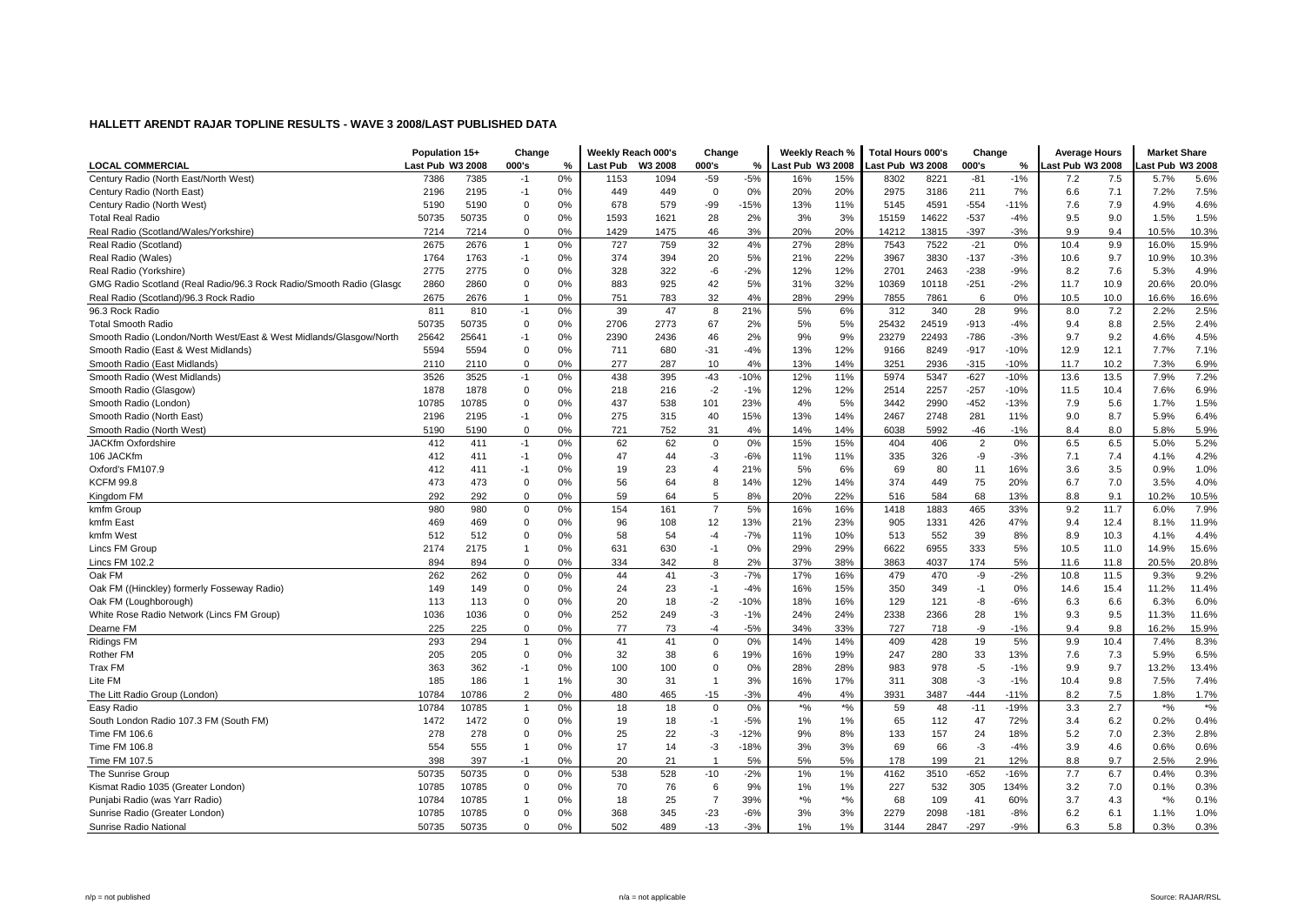|                                                    | Population 15+   |       | Change         |       | Weekly Reach 000's |                | Change         |        | Weekly Reach %   |     | <b>Total Hours 000's</b> |      | Change  |        | <b>Average Hours</b> |       | <b>Market Share</b> |       |
|----------------------------------------------------|------------------|-------|----------------|-------|--------------------|----------------|----------------|--------|------------------|-----|--------------------------|------|---------|--------|----------------------|-------|---------------------|-------|
| <b>LOCAL COMMERCIAL</b>                            | Last Pub W3 2008 |       | 000's          | %     | <b>Last Pub</b>    | W3 2008        | 000's          | %      | Last Pub W3 2008 |     | Last Pub W3 2008         |      | 000's   | %      | ast Pub W3 2008      |       | ast Pub W3 2008     |       |
| Palm FM                                            | 226              | 226   | $\mathbf 0$    | 0%    | 27                 | 27             | 0              | 0%     | 12%              | 12% | 189                      | 192  | 3       | 2%     | 7.1                  | 7.2   | 4.0%                | 4.1%  |
| The Local Radio Company Group Total                | 4510             | 3352  | $-1158$        | -26%  | 917                | 721            | $-196$         | $-21%$ | 20%              | 22% | 7727                     | 6063 | $-1664$ | $-22%$ | 8.4                  | 8.4   | 8.2%                | 8.7%  |
| Alpha 103.2                                        | 142              | 141   | $-1$           | $-1%$ | 29                 | 25             | $-4$           | $-14%$ | 21%              | 18% | 164                      | 142  | $-22$   | $-13%$ | 5.6                  | 5.6   | 6.5%                | 5.5%  |
| 107.8 Arrow FM for Hastings                        | 114              | 114   | $\Omega$       | 0%    | 27                 | 23             | $-4$           | $-15%$ | 23%              | 20% | 202                      | 179  | $-23$   | $-11%$ | 7.6                  | 7.7   | 6.9%                | 6.3%  |
| 2BR                                                | 195              | 195   | $\Omega$       | 0%    | 60                 | 55             | -5             | $-8%$  | 31%              | 28% | 603                      | 525  | $-78$   | $-13%$ | 10.0                 | 9.6   | 14.7%               | 12.6% |
| Durham FM                                          | 247              | 247   | $\mathbf 0$    | 0%    | 31                 | 32             | $\overline{1}$ | 3%     | 13%              | 13% | 199                      | 167  | $-32$   | $-16%$ | 6.4                  | 5.3   | 4.5%                | 3.7%  |
| Fire 107.6 FM                                      | 282              | 283   | -1             | 0%    | 34                 | 31             | $-3$           | $-9%$  | 12%              | 11% | 253                      | 231  | $-22$   | $-9%$  | 7.4                  | 7.3   | 3.9%                | 3.8%  |
| <b>IOW Radio</b>                                   | 119              | 119   | $\Omega$       | 0%    | 38                 | 37             | $-1$           | $-3%$  | 32%              | 31% | 417                      | 413  | $-4$    | $-1%$  | 10.9                 | 11.1  | 17.6%               | 17.9% |
| Minster FM                                         | 330              | 330   | $\mathbf 0$    | 0%    | 76                 | 90             | 14             | 18%    | 23%              | 27% | 659                      | 715  | 56      | 8%     | 8.6                  | 7.9   | 9.6%                | 9.6%  |
| <b>Total Mix</b>                                   | 255              | 255   | $\Omega$       | 0%    | 49                 | 51             | 2              | 4%     | 19%              | 20% | 376                      | 359  | $-17$   | $-5%$  | 7.7                  | $7.0$ | 7.1%                | 7.2%  |
| <b>Mix 96</b>                                      | 121              | 121   | $\mathbf 0$    | 0%    | 33                 | 35             | $\overline{2}$ | 6%     | 27%              | 29% | 250                      | 259  | 9       | 4%     | 7.5                  | 7.5   | 8.9%                | 10.1% |
| <b>Mix 107</b>                                     | 134              | 134   | $\Omega$       | 0%    | 16                 | 16             | $\Omega$       | 0%     | 12%              | 12% | 126                      | 100  | $-26$   | $-21%$ | 8.1                  | 6.1   | 5.0%                | 4.1%  |
| 107.4 The Quay                                     | 371              | 371   | $\mathbf 0$    | 0%    | 44                 | 43             | $-1$           | $-2%$  | 12%              | 11% | 265                      | 233  | $-32$   | $-12%$ | 6.0                  | 5.5   | 3.5%                | 3.1%  |
| 106.9 Silk FM                                      | 177              | 179   | $\overline{2}$ | 1%    | 28                 | 25             | -3             | $-11%$ | 16%              | 14% | 244                      | 180  | $-64$   | $-26%$ | 8.6                  | 7.3   | 6.8%                | 5.0%  |
| 107.5 Sovereign Radio                              | 150              | 150   | $\mathbf 0$    | 0%    | 34                 | 33             | $-1$           | $-3%$  | 22%              | 22% | 276                      | 305  | 29      | 11%    | 8.2                  | 9.3   | 7.7%                | 8.7%  |
| Spire FM                                           | 111              | 112   | $\overline{1}$ | 1%    | 45                 | 44             | $-1$           | $-2%$  | 41%              | 39% | 418                      | 427  | 9       | 2%     | 9.2                  | 9.7   | 15.3%               | 15.5% |
| Spirit FM                                          | 208              | 207   | $-1$           | 0%    | 45                 | 50             | 5              | 11%    | 22%              | 24% | 355                      | 401  | 46      | 13%    | 7.9                  | 8.0   | 7.5%                | 8.9%  |
| 97.2 Stray FM                                      | 145              | 144   | $-1$           | $-1%$ | 48                 | 47             | $-1$           | $-2%$  | 33%              | 33% | 414                      | 410  | $-4$    | $-1%$  | 8.7                  | 8.7   | 12.9%               | 13.2% |
| Sun FM                                             | 269              | 269   | $\mathbf 0$    | 0%    | 74                 | 64             | $-10$          | $-14%$ | 27%              | 24% | 717                      | 680  | $-37$   | $-5%$  | 9.7                  | 10.6  | 14.1%               | 13.9% |
| Wessex FM                                          | 120              | 121   | $\mathbf 1$    | 1%    | 36                 | 38             | 2              | 6%     | 30%              | 31% | 321                      | 334  | 13      | 4%     | 8.8                  | 8.8   | 12.2%               | 13.3% |
| Yorkshire Coast Radio                              | 116              | 115   | $-1$           | $-1%$ | 47                 | 43             | $-4$           | $-9%$  | 40%              | 38% | 403                      | 380  | $-23$   | $-6%$  | 8.6                  | 8.8   | 16.8%               | 15.9% |
| Radio Mansfield 103.2                              | 152              | 153   | $\overline{1}$ | 1%    | 43                 | 45             | $\overline{2}$ | 5%     | 28%              | 30% | 370                      | 394  | 24      | 6%     | 8.6                  | 8.7   | 10.8%               | 11.7% |
| Manx Radio                                         | 67               | 67    | $\mathbf 0$    | 0%    | 34                 | 33             | $-1$           | $-3%$  | 50%              | 50% | 412                      | 409  | -3      | $-1%$  | 12.2                 | 12.3  | 27.0%               | 27.8% |
| 106.7 Merseyside's KCR FM                          | 291              | 293   | $\overline{2}$ | 1%    | $\overline{4}$     | $\overline{2}$ | $-2$           | $-50%$ | 1%               | 1%  | 46                       | 56   | 10      | 22%    | 11.9                 | 32.3  | 0.7%                | 0.8%  |
| <b>Total Midwest Radio</b>                         | n/p              | 189   | n/a            | n/a   | n/p                | 42             | n/a            | n/a    | n/p              | 22% | n/p                      | 391  | n/a     | n/a    | n/p                  | 9.3   | n/p                 | 8.4%  |
| Midwest Radio (Ivel FM)                            | 131              | 131   | $\mathbf 0$    | 0%    | 27                 | 28             | $\overline{1}$ | 4%     | 21%              | 21% | 253                      | 317  | 64      | 25%    | 9.2                  | 11.5  | 7.9%                | 9.4%  |
| Midwest Radio (Vale FM)                            | 57               | 58    | $\overline{1}$ | 2%    | 16                 | 14             | $-2$           | $-13%$ | 28%              | 24% | 109                      | 74   | $-35$   | $-32%$ | 6.7                  | 5.2   | 8.6%                | 5.8%  |
| Northern Media Group                               | n/p              | 553   | n/a            | n/a   | n/p                | 123            | n/a            | n/a    | n/p              | 22% | n/p                      | 867  | n/a     | n/a    | n/p                  | 7.1   | n/p                 | 8.5%  |
| Five FM                                            | 78               | 78    | $\Omega$       | 0%    | 19                 | 16             | $-3$           | $-16%$ | 25%              | 21% | 201                      | 160  | $-41$   | $-20%$ | 10.3                 | 9.8   | 13.2%               | 10.6% |
| Q102.9FM/Q97.2FM/Q101.2FM                          | 292              | 292   | $\Omega$       | 0%    | 75                 | 72             | $-3$           | $-4%$  | 26%              | 25% | 485                      | 454  | $-31$   | $-6%$  | 6.4                  | 6.3   | 9.2%                | 8.4%  |
| Seven FM                                           | 141              | 141   | $\Omega$       | 0%    | 24                 | 24             | $\mathbf 0$    | 0%     | 17%              | 17% | 145                      | 138  | $-7$    | $-5%$  | 6.0                  | 5.9   | 5.2%                | 5.2%  |
| Six FM                                             | 86               | 87    | $\mathbf 1$    | 1%    | 14                 | 12             | $-2$           | $-14%$ | 17%              | 14% | 119                      | 114  | -5      | $-4%$  | 8.2                  | 9.6   | 7.6%                | 7.6%  |
| Original 106fm (Solent)                            | 1641             | 1642  | -1             | 0%    | 45                 | 39             | -6             | $-13%$ | 3%               | 2%  | 113                      | 110  | $-3$    | $-3%$  | 2.5                  | 2.8   | 0.3%                | 0.3%  |
| Original 106.5fm (Bristol)                         | 574              | 573   | $-1$           | 0%    | 14                 | 25             | 11             | 79%    | 3%               | 4%  | 97                       | 195  | 98      | 101%   | 6.7                  | 7.8   | 0.9%                | 1.6%  |
| Pennine FM (formerly 107.9 Home FM)                | 201              | 201   | $\Omega$       | 0%    | 21                 | 22             | -1             | 5%     | 10%              | 11% | 98                       | 116  | 18      | 18%    | 4.7                  | 5.2   | 2.6%                | 3.0%  |
| Premier Christian Radio                            | 10785            | 10785 | $\mathbf 0$    | 0%    | 98                 | 147            | 49             | 50%    | 1%               | 1%  | 719                      | 2169 | 1450    | 202%   | 7.3                  | 14.8  | 0.4%                | 1.1%  |
| QuayWest FM                                        | 108              | 108   | $\mathbf 0$    | 0%    | 21                 | 20             | $-1$           | $-5%$  | 20%              | 19% | 246                      | 194  | $-52$   | $-21%$ | 11.7                 | 9.5   | 9.7%                | 7.9%  |
| Reading 107 FM                                     | 268              | 268   | $\mathbf 0$    | 0%    | 31                 | 37             | 6              | 19%    | 12%              | 14% | 132                      | 164  | 32      | 24%    | 4.3                  | 4.4   | 2.7%                | 3.5%  |
| 96.2 The Revolution                                | 503              | 504   | $\mathbf{1}$   | 0%    | 17                 | 19             | $\overline{2}$ | 12%    | 3%               | 4%  | 124                      | 91   | $-33$   | $-27%$ | 7.5                  | 4.9   | 1.4%                | 1.0%  |
| Star Radio in Cheltenham                           | 157              | 157   | $\mathbf 0$    | 0%    | 11                 | 9              | $-2$           | $-18%$ | 7%               | 6%  | 67                       | 56   | $-11$   | $-16%$ | 6.3                  | 6.1   | 2.2%                | 1.8%  |
| Sunshine Radio                                     | 670              | 670   | $\mathbf 0$    | 0%    | 16                 | 27             | 11             | 69%    | 2%               | 4%  | 232                      | 360  | 128     | 55%    | 14.4                 | 13.2  | 1.7%                | 2.8%  |
| <b>Tindle Radio Group</b>                          | 1686             | 1687  | $\mathbf{1}$   | 0%    | 286                | 302            | 16             | 6%     | 17%              | 18% | 2729                     | 2979 | 250     | 9%     | 9.5                  | 9.9   | 7.7%                | 8.4%  |
| <b>Tindle Radio Anglia</b>                         | 1246             | 1249  | 3              | 0%    | 164                | 177            | 13             | 8%     | 13%              | 14% | 1414                     | 1580 | 166     | 12%    | 8.6                  | 8.9   | 5.5%                | 6.1%  |
| 103.4 The Beach                                    | 179              | 179   | $\mathbf 0$    | 0%    | 53                 | 54             | $\mathbf{1}$   | 2%     | 29%              | 30% | 441                      | 483  | 42      | 10%    | 8.4                  | 8.9   | 13.0%               | 14.2% |
| Dream 100 (Colchester)/Dream 107.7 FM (Chelmsford) | 414              | 414   | $\mathbf 0$    | 0%    | 44                 | 49             | 5              | 11%    | 11%              | 12% | 431                      | 493  | 62      | 14%    | 9.8                  | 10.0  | 4.8%                | 5.7%  |
| Dream 100                                          | 187              | 187   | $\mathbf 0$    | 0%    | 24                 | 31             | $\overline{7}$ | 29%    | 13%              | 17% | 232                      | 340  | 108     | 47%    | 9.8                  | 11.0  | 5.6%                | 8.5%  |
| Dream 107.7 FM                                     | 228              | 227   | $-1$           | 0%    | 20                 | 18             | $-2$           | $-10%$ | 9%               | 8%  | 199                      | 153  | $-46$   | $-23%$ | 9.8                  | 8.4   | 4.1%                | 3.3%  |
| North Norfolk Radio                                | 92               | 92    | $\Omega$       | 0%    | 16                 | 16             | $\Omega$       | 0%     | 18%              | 17% | 175                      | 151  | $-24$   | $-14%$ | 10.8                 | 9.4   | 8.0%                | 7.0%  |
| 99.9 Radio Norwich                                 | 317              | 317   | $\Omega$       | 0%    | 38                 | 31             | $-7$           | $-18%$ | 12%              | 10% | 270                      | 242  | $-28$   | $-10%$ | 7.2                  | 7.8   | 4.3%                | 3.9%  |
|                                                    | 299              | 299   | $\Omega$       | 0%    | 21                 | 27             | 6              | 29%    |                  | 9%  | 172                      | 217  | 45      | 26%    |                      | 8.0   | 2.9%                | 3.5%  |
| Town 102 FM                                        |                  |       |                |       |                    |                |                |        | 7%               |     |                          |      |         |        | 8.1                  |       |                     |       |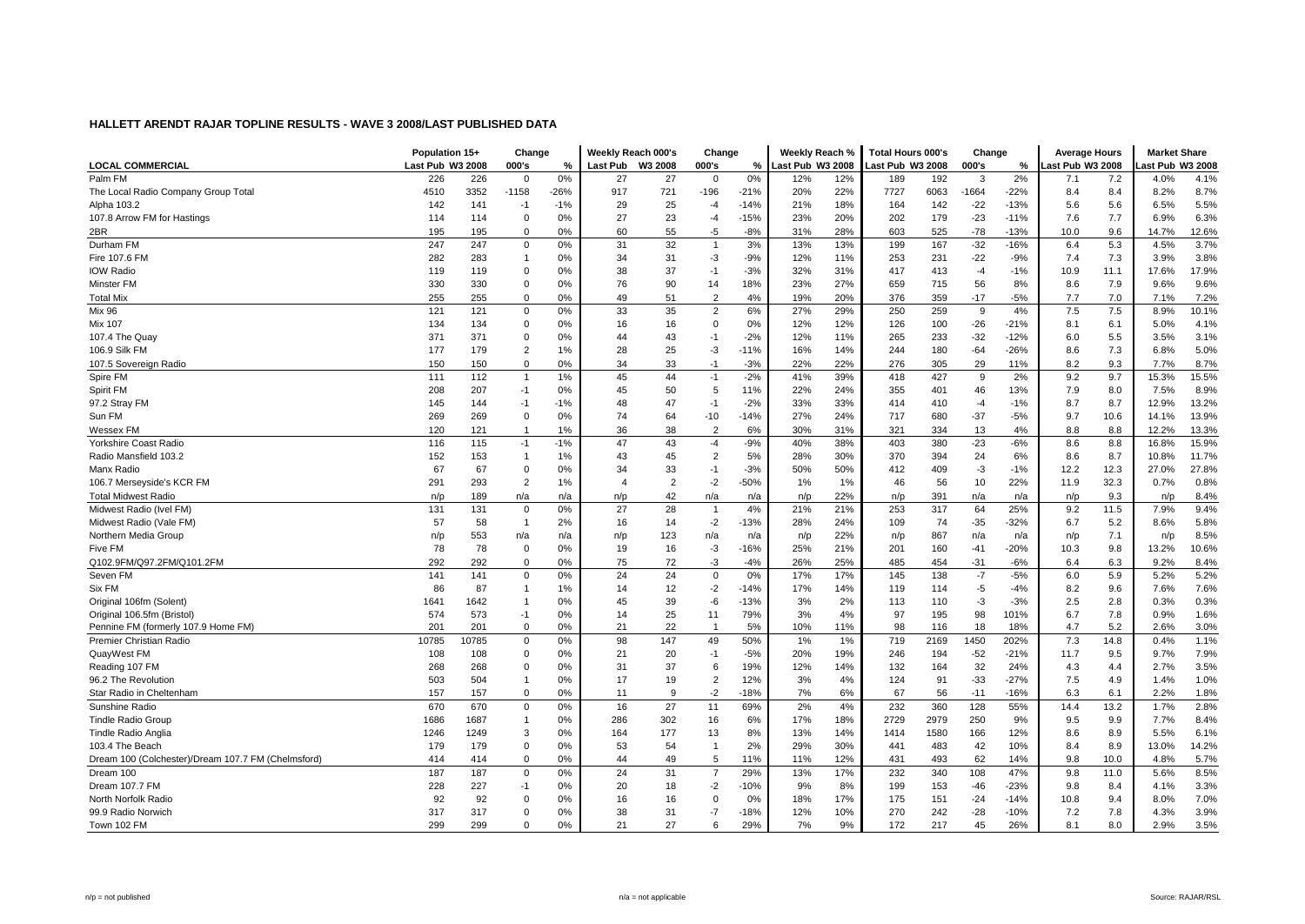|                                                      | Population 15+   |            | Change            |        | Weekly Reach 000's |         | Change         |              | Weekly Reach %   |     | <b>Total Hours 000's</b> |       | Change         |        | <b>Average Hours</b> |      | <b>Market Share</b> |               |
|------------------------------------------------------|------------------|------------|-------------------|--------|--------------------|---------|----------------|--------------|------------------|-----|--------------------------|-------|----------------|--------|----------------------|------|---------------------|---------------|
| <b>LOCAL COMMERCIAL</b>                              | Last Pub W3 2008 |            | 000's             | %      | <b>Last Pub</b>    | W3 2008 | 000's          | %            | Last Pub W3 2008 |     | ast Pub W3 2008          |       | 000's          | %      | ast Pub W3 2008      |      | ast Pub W3 2008     |               |
| Channel 103 FM                                       | 75               | 74         | $-1$              | $-1%$  | 39                 | 38      | $-1$           | $-3%$        | 51%              | 51% | 450                      | 448   | $-2$           | 0%     | 11.6                 | 11.9 | 27.3%               | 27.2%         |
| Delta FM                                             | 94               | 93         | $-1$              | $-1%$  | 16                 | 16      | $\mathbf 0$    | 0%           | 17%              | 17% | 138                      | 162   | 24             | 17%    | 8.7                  | 10.3 | 6.7%                | 8.1%          |
| Island FM 104.7                                      | 51               | 50         | $-1$              | $-2%$  | 24                 | 23      | $-1$           | $-4%$        | 47%              | 47% | 353                      | 369   | 16             | 5%     | 14.7                 | 15.7 | 40.0%               | 41.4%         |
| Kick and Kestrel                                     | 220              | 220        | $\mathbf 0$       | 0%     | 43                 | 48      | 5              | 12%          | 20%              | 22% | 374                      | 420   | 46             | 12%    | 8.7                  | 8.8  | 7.3%                | 8.4%          |
| <b>Kestrel FM</b>                                    | 134              | 134        | $\Omega$          | 0%     | 31                 | 35      | $\overline{4}$ | 13%          | 23%              | 26% | 273                      | 302   | 29             | 11%    | 8.8                  | 8.7  | 7.9%                | 9.2%          |
| <b>Kick FM</b>                                       | 86               | 86         | $\Omega$          | 0%     | 12                 | 13      | $\overline{1}$ | 8%           | 14%              | 16% | 101                      | 118   | 17             | 17%    | 8.4                  | 8.8  | 6.0%                | 6.9%          |
| Total Town and Country Broadcasting                  | 1964             | 1963       | $-1$              | 0%     | 199                | 223     | 24             | 12%          | 10%              | 11% | 1561                     | 1663  | 102            | 7%     | 7.8                  | 7.5  | 3.9%                | 4.1%          |
| 107.8 Radio Hampshire                                | 403              | 404        | $\mathbf{1}$      | 0%     | 25                 | 24      | $-1$           | $-4%$        | 6%               | 6%  | 116                      | 117   | $\overline{1}$ | 1%     | 4.6                  | 4.9  | 1.4%                | 1.4%          |
| Town and Country Broadcasting (South and West Wales) | 1559             | 1558       | $-1$              | 0%     | 179                | 198     | 19             | 11%          | 11%              | 13% | 1491                     | 1522  | 31             | 2%     | 8.3                  | 7.7  | 4.7%                | 4.7%          |
| 106.3 Bridge FM                                      | 120              | 120        | $\Omega$          | 0%     | 37                 | 40      | 3              | 8%           | 31%              | 33% | 278                      | 293   | 15             | 5%     | 7.4                  | 7.3  | 11.3%               | 12.3%         |
| Nation Radio (was XFM South Wales)                   | 1387             | 1387       | $\Omega$          | 0%     | 31                 | 45      | 14             | 45%          | 2%               | 3%  | 139                      | 143   | $\overline{4}$ | 3%     | 4.5                  | 3.2  | 0.5%                | 0.5%          |
| 97.1 Radio Carmarthenshire                           | 124              | 125        | $\mathbf{1}$      | 1%     | 31                 | 36      | 5              | 16%          | 25%              | 29% | 224                      | 256   | 32             | 14%    | 7.1                  | 7.0  | 10.3%               | 11.3%         |
| 102.5 Radio Pembrokeshire                            | 92               | 90         | $-2$              | $-2%$  | 46                 | 45      | $-1$           | $-2%$        | 50%              | 50% | 500                      | 513   | 13             | 3%     | 10.9                 | 11.3 | 29.2%               | 29.5%         |
| 102.1 Swansea Bay Radio                              | 449              | 449        | $\Omega$          | 0%     | 36                 | 36      | $\Omega$       | 0%           | 8%               | 8%  | 324                      | 281   | $-43$          | $-13%$ | 9.0                  | 7.9  | 3.6%                | 3.3%          |
| 3TR                                                  | 66               | 67         | -1                | 2%     | 14                 | 15      | -1             | 7%           | 21%              | 22% | 201                      | 180   | $-21$          | $-10%$ | 14.5                 | 12.3 | 13.8%               | 12.5%         |
| <b>Total UKRD</b>                                    | 2719             | 2006       | $-713$            | $-26%$ | 460                | 390     | $-70$          | $-15%$       | 17%              | 19% | 4031                     | 3504  | $-527$         | $-13%$ | 8.8                  | 9.0  | 7.3%                | 8.7%          |
| Pirate FM                                            | 473              | 475        | $\overline{2}$    | 0%     | 145                | 127     | $-18$          | $-12%$       | 31%              | 27% | 1482                     | 1435  | $-47$          | $-3%$  | 10.2                 | 11.3 | 14.7%               | 15.4%         |
| <b>Star Radio West</b>                               | 734              | 576        | $-158$            | $-22%$ | 50                 | 49      | $-1$           | $-2%$        | 7%               | 9%  | 431                      | 408   | $-23$          | $-5%$  | 8.7                  | 8.3  | 3.0%                | 3.3%          |
| Star Radio in Bristol                                | 445              | 444        | $-1$              | 0%     | 19                 | 25      | 6              | 32%          | 4%               | 6%  | 115                      | 237   | 122            | 106%   | 5.9                  | 9.3  | 1.3%                | 2.5%          |
| Star Radio in North Somerset                         | 130              | 132        | $\overline{2}$    | 2%     | 19                 | 22      | 3              | 16%          | 15%              | 17% | 206                      | 204   | $-2$           | $-1%$  | 10.8                 | 9.3  | 7.5%                | 7.5%          |
| The County Sound Radio Network                       | 529              | 529        | $\Omega$          | $0\%$  | 147                | 123     | $-24$          | $-16%$       | 28%              | 23% | 1075                     | 781   | $-294$         | $-27%$ | 7.3                  | 6.4  | 10.0%               | 7.7%          |
|                                                      | 529              | 529        | $\mathbf 0$       | 0%     | 5                  | 8       | 3              | 60%          | 1%               | 2%  | 12                       | 51    | 39             | 325%   | 2.2                  | 6.2  | 0.1%                | 0.5%          |
| County Sound 1566                                    | 529              | 529        | $\mathbf 0$       | 0%     | 143                | 117     | $-26$          | $-18%$       | 27%              | 22% | 1062                     | 729   | $-333$         | $-31%$ | 7.4                  | 6.2  | 9.9%                | 7.2%          |
| 96.4 Eagle Radio<br><b>Total UKRD East</b>           | 480              |            |                   | $-11%$ | 101                |         | -9             | $-9%$        |                  | 21% | 918                      |       | $-37$          | $-4%$  | 9.1                  | 9.6  | 8.6%                | 10.3%         |
|                                                      |                  | 426        | $-54$<br>$\Omega$ |        |                    | 92      | $\overline{2}$ |              | 21%              |     |                          | 881   |                |        |                      |      |                     |               |
| <b>KL.FM 96.7</b>                                    | 149              | 149<br>279 | $\mathbf{1}$      | 0%     | 49<br>44           | 51      |                | 4%<br>$-14%$ | 33%              | 34% | 430                      | 497   | 67             | 16%    | 8.8                  | 9.8  | 11.9%               | 14.3%<br>5.4% |
| Star Radio in Cambridge                              | 278              |            |                   | 0%     |                    | 38      | -6             |              | 16%              | 14% | 376                      | 306   | $-70$          | $-19%$ | 8.6                  | 8.0  | 6.3%                |               |
| UTV Radio (inc. talkSPORT)                           | 50735            | 50735      | $\mathbf 0$       | 0%     | 3668               | 3617    | $-51$          | $-1%$        | 7%               | 7%  | 30992                    | 30558 | $-434$         | $-1%$  | 8.4                  | 8.4  | 3.0%                | 3.0%          |
| UTV Radio (excl. talkSPORT)                          | 7727             | 7727       | $\mathbf 0$       | 0%     | 1305               | 1329    | 24             | 2%           | 17%              | 17% | 11634                    | 11567 | $-67$          | $-1%$  | 8.9                  | 8.7  | 7.7%                | 7.5%          |
| Imagine FM                                           | 374              | 374        | $\Omega$          | 0%     | 39                 | 35      | $-4$           | $-10%$       | 10%              | 9%  | 212                      | 186   | $-26$          | $-12%$ | 5.4                  | 5.2  | 3.1%                | 2.8%          |
| 107.6 Juice FM                                       | 956              | 956        | $\mathbf 0$       | 0%     | 117                | 147     | 30             | 26%          | 12%              | 15% | 653                      | 703   | 50             | 8%     | 5.6                  | 4.8  | 3.3%                | 3.5%          |
| Peak 107 FM                                          | 410              | 410        | $\mathbf 0$       | 0%     | 72                 | 74      | $\overline{2}$ | 3%           | 18%              | 18% | 632                      | 784   | 152            | 24%    | 8.7                  | 10.6 | 7.6%                | 9.5%          |
| The Pulse/Pulse Classic Gold                         | 836              | 837        | $\mathbf{1}$      | 0%     | 147                | 134     | $-13$          | $-9%$        | 18%              | 16% | 895                      | 839   | $-56$          | $-6%$  | 6.1                  | 6.3  | 6.0%                | 5.4%          |
| The Pulse                                            | 836              | 837        | $\mathbf{1}$      | 0%     | 130                | 122     | -8             | $-6%$        | 16%              | 15% | 723                      | 682   | $-41$          | $-6%$  | 5.6                  | 5.6  | 4.9%                | 4.4%          |
| <b>Pulse Classic Gold</b>                            | 836              | 837        | $\mathbf{1}$      | 0%     | 36                 | 28      | -8             | $-22%$       | 4%               | 3%  | 171                      | 157   | $-14$          | $-8%$  | 4.7                  | 5.5  | 1.2%                | 1.0%          |
| Signal One & Signal Two                              | 767              | 768        | $\mathbf{1}$      | 0%     | 265                | 277     | 12             | 5%           | 35%              | 36% | 3435                     | 3152  | $-283$         | $-8%$  | 12.9                 | 11.4 | 19.6%               | 19.0%         |
| Signal One                                           | 767              | 768        | $\mathbf{1}$      | 0%     | 247                | 264     | 17             | 7%           | 32%              | 34% | 2928                     | 2695  | $-233$         | $-8%$  | 11.8                 | 10.2 | 16.7%               | 16.2%         |
| Signal Two                                           | 767              | 768        | $\mathbf{1}$      | 0%     | 61                 | 58      | $-3$           | $-5%$        | 8%               | 8%  | 507                      | 458   | $-49$          | $-10%$ | 8.3                  | 7.9  | 2.9%                | 2.8%          |
| <b>Talk 107</b>                                      | 1014             | 1014       | $\mathbf 0$       | 0%     | 41                 | 37      | $-4$           | $-10%$       | 4%               | 4%  | 300                      | 228   | $-72$          | $-24%$ | 7.4                  | 6.1  | 1.7%                | 1.2%          |
| 107.4 Tower FM                                       | 431              | 431        | $\Omega$          | 0%     | 56                 | 65      | 9              | 16%          | 13%              | 15% | 441                      | 509   | 68             | 15%    | 7.9                  | 7.8  | 5.1%                | 5.9%          |
| UTV Radio - South Wales                              | 800              | 800        | $\mathbf 0$       | 0%     | 199                | 200     | $\mathbf{1}$   | 1%           | 25%              | 25% | 1841                     | 1813  | $-28$          | $-2%$  | 9.2                  | 9.1  | 11.3%               | 11.3%         |
| Total Swansea Sound/96.4 FM The Wave                 | 449              | 449        | $\Omega$          | 0%     | 152                | 155     | 3              | 2%           | 34%              | 34% | 1365                     | 1351  | $-14$          | $-1%$  | 9.0                  | 8.7  | 15.6%               | 16.1%         |
| 96.4 FM The Wave                                     | 449              | 449        | $\Omega$          | 0%     | 100                | 109     | 9              | 9%           | 22%              | 24% | 812                      | 833   | 21             | 3%     | 8.2                  | 7.6  | 9.3%                | 9.9%          |
| Swansea Sound - 1170 MW                              | 449              | 449        | $\mathbf 0$       | 0%     | 69                 | 65      | $-4$           | $-6%$        | 15%              | 14% | 553                      | 518   | $-35$          | $-6%$  | 8.1                  | 8.0  | 6.3%                | 6.2%          |
| Valleys Radio                                        | 351              | 351        | $\Omega$          | 0%     | 47                 | 45      | $-2$           | $-4%$        | 13%              | 13% | 476                      | 462   | $-14$          | $-3%$  | 10.1                 | 10.3 | 6.3%                | 6.0%          |
| U105                                                 | 791              | 792        | $\mathbf{1}$      | 0%     | 98                 | 111     | 13             | 13%          | 12%              | 14% | 877                      | 980   | 103            | 12%    | 9.0                  | 8.8  | 6.0%                | 6.3%          |
| Radio Wave 96.5 FM                                   | 240              | 241        | $\mathbf{1}$      | 0%     | 75                 | 74      | $-1$           | $-1%$        | 31%              | 31% | 829                      | 808   | $-21$          | $-3%$  | 11.0                 | 10.9 | 17.0%               | 17.0%         |
| 102.4 Wish / 107.2 Wire                              | 702              | 701        | $-1$              | 0%     | 151                | 142     | -9             | $-6%$        | 21%              | 20% | 1089                     | 1093  | $\overline{4}$ | 0%     | 7.2                  | 7.7  | 7.9%                | 7.7%          |
| 107.2 Wire FM                                        | 274              | 274        | $\mathbf 0$       | 0%     | 66                 | 64      | $-2$           | $-3%$        | 24%              | 23% | 392                      | 373   | $-19$          | $-5%$  | 5.9                  | 5.8  | 7.3%                | 6.8%          |
| 102.4 Wish FM                                        | 463              | 463        | $\Omega$          | 0%     | 80                 | 82      | $\overline{2}$ | 3%           | 17%              | 18% | 741                      | 896   | 155            | 21%    | 9.2                  | 11.0 | 7.6%                | 9.4%          |
| 107.7 The Wolf                                       | 426              | 426        | $\Omega$          | 0%     | 45                 | 42      | -3             | $-7%$        | 11%              | 10% | 342                      | 334   | -8             | $-2%$  | 7.6                  | 8.0  | 3.7%                | 3.5%          |
| Wave 102 FM                                          | 173              | 174        | $\mathbf{1}$      | 1%     | 32                 | 33      | $\mathbf{1}$   | 3%           | 18%              | 19% | 292                      | 309   | 17             | 6%     | 9.1                  | 9.4  | 9.0%                | 9.9%          |
| <b>Yorkshire Radio</b>                               | 4988             | 4988       | $\Omega$          | 0%     | 37                 | 50      | 13             | 35%          | 1%               | 1%  | 162                      | 203   | 41             | 25%    | 4.3                  | 4.1  | 0.2%                | 0.2%          |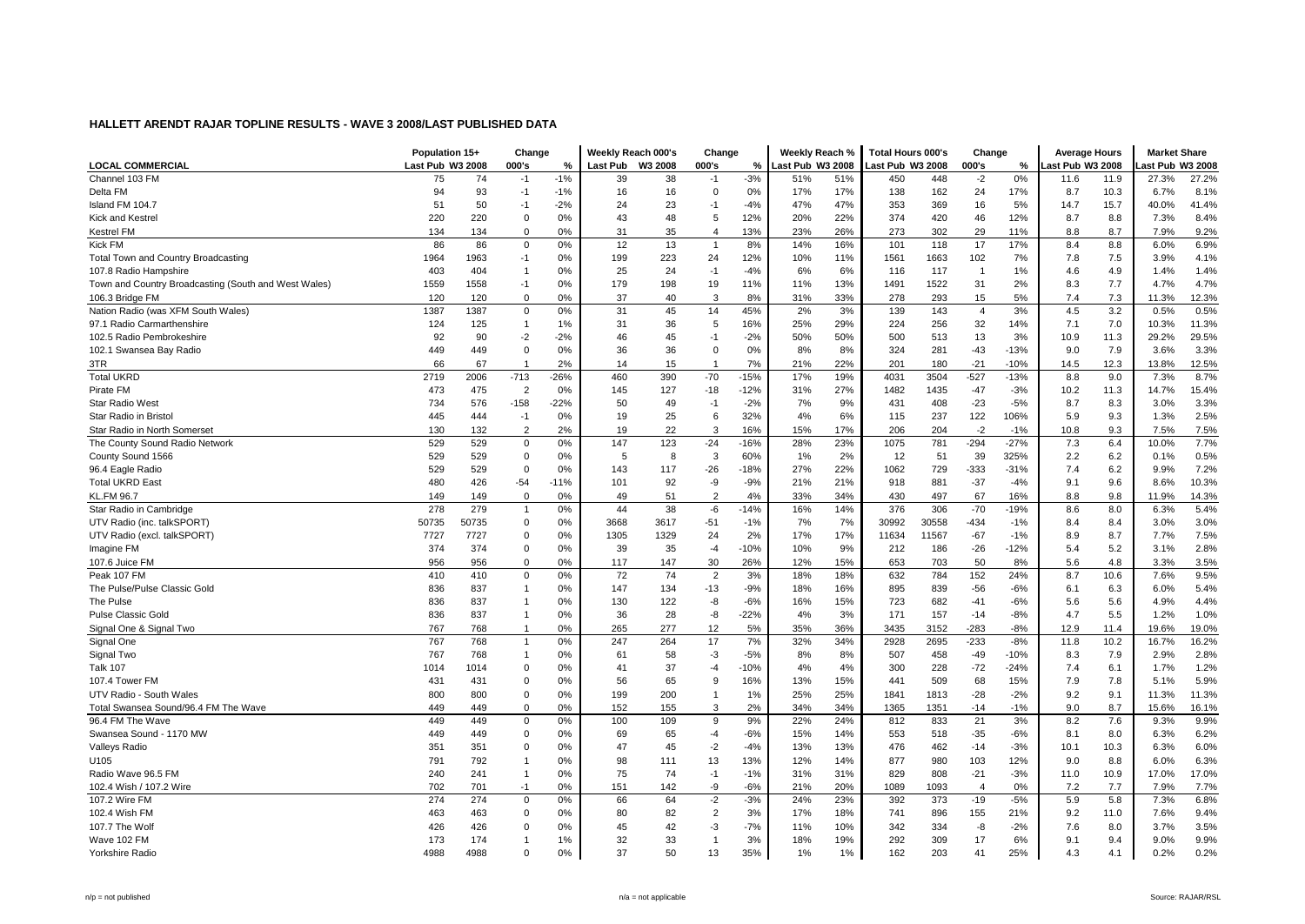|                                      | Population 15+   |       | Change         |               | Weekly Reach 000's |      | Change         |        | Weekly Reach %   |     | <b>Total Hours 000's</b> |       | Change  |        | <b>Average Hours</b> |      | <b>Market Share</b> |       |
|--------------------------------------|------------------|-------|----------------|---------------|--------------------|------|----------------|--------|------------------|-----|--------------------------|-------|---------|--------|----------------------|------|---------------------|-------|
| <b>LOCAL COMMERCIAL</b>              | Last Pub W3 2008 |       | 000's          | $\frac{0}{2}$ | Last Pub W3 2008   |      | 000's          | %      | Last Pub W3 2008 |     | Last Pub W3 2008         |       | 000's   | %      | Last Pub W3 2008     |      | ast Pub W3 2008     |       |
| <b>BBC Local Radio</b>               | 40855            | 40940 | 85             | 0%            | 7252               | 7016 | $-236$         | $-3%$  | 18%              | 17% | 75286                    | 70768 | $-4518$ | $-6%$  | 10.4                 | 10.1 | 9.1%                | 8.7%  |
| <b>BBC Radio Berkshire</b>           | 772              | 772   | $\Omega$       | 0%            | 125                | 120  | $-5$           | $-4%$  | 16%              | 16% | 885                      | 681   | $-204$  | $-23%$ | 7.1                  | 5.7  | 5.9%                | 4.8%  |
| <b>BBC Radio Bristol</b>             | 920              | 920   | $\Omega$       | 0%            | 165                | 172  | $\overline{7}$ | 4%     | 18%              | 19% | 2360                     | 2288  | $-72$   | $-3%$  | 14.3                 | 13.3 | 13.0%               | 11.9% |
| <b>BBC Radio Cambridgeshire</b>      | 691              | 691   | $\Omega$       | 0%            | 130                | 119  | $-11$          | $-8%$  | 19%              | 17% | 1436                     | 1258  | $-178$  | $-12%$ | 11.1                 | 10.6 | 9.5%                | 8.8%  |
| <b>BBC Radio Cornwal</b>             | 449              | 450   | $\mathbf{1}$   | 0%            | 138                | 121  | $-17$          | $-12%$ | 31%              | 27% | 2014                     | 1665  | $-349$  | $-17%$ | 14.6                 | 13.7 | 21.0%               | 19.1% |
| <b>BBC Coventry and Warwickshire</b> | 653              | 653   | $\mathbf 0$    | 0%            | 93                 | 86   | $-7$           | $-8%$  | 14%              | 13% | 709                      | 555   | $-154$  | $-22%$ | 7.6                  | 6.5  | 5.2%                | 4.2%  |
| <b>BBC Radio Cumbria</b>             | 403              | 404   | -1             | 0%            | 119                | 109  | $-10$          | $-8%$  | 29%              | 27% | 1323                     | 1306  | $-17$   | $-1%$  | 11.1                 | 12.0 | 16.7%               | 17.2% |
| <b>BBC Radio Derby</b>               | 622              | 622   | $\Omega$       | 0%            | 152                | 148  | $-4$           | $-3%$  | 24%              | 24% | 1531                     | 1485  | $-46$   | $-3%$  | 10.1                 | 10.0 | 12.2%               | 12.3% |
| <b>BBC Radio Devon</b>               | 962              | 961   | $-1$           | 0%            | 249                | 230  | $-19$          | $-8%$  | 26%              | 24% | 2981                     | 2958  | $-23$   | $-1%$  | 12.0                 | 12.9 | 14.8%               | 15.2% |
| <b>BBC Essex</b>                     | 1244             | 1243  | $-1$           | 0%            | 270                | 249  | $-21$          | $-8%$  | 22%              | 20% | 3506                     | 2743  | -763    | $-22%$ | 13.0                 | 11.0 | 12.3%               | 9.8%  |
| <b>BBC Radio Gloucestershire</b>     | 477              | 477   | $\mathbf 0$    | 0%            | 104                | 100  | $-4$           | $-4%$  | 22%              | 21% | 914                      | 932   | 18      | 2%     | 8.7                  | 9.3  | 9.7%                | 9.7%  |
| <b>BBC Hereford &amp; Worcester</b>  | 484              | 485   | $\mathbf{1}$   | 0%            | 103                | 108  | 5              | 5%     | 21%              | 22% | 1217                     | 1284  | 67      | 6%     | 11.8                 | 11.8 | 12.7%               | 14.1% |
| <b>BBC Radio Humberside</b>          | 755              | 756   |                | 0%            | 210                | 222  | 12             | 6%     | 28%              | 29% | 2313                     | 2360  | 47      | 2%     | 11.0                 | 10.6 | 13.6%               | 13.6% |
| <b>BBC Radio Kent</b>                | 1364             | 1364  | $\mathbf 0$    | 0%            | 236                | 250  | 14             | 6%     | 17%              | 18% | 3161                     | 3223  | 62      | 2%     | 13.4                 | 12.9 | 9.6%                | 9.8%  |
| <b>BBC Radio Lancashire</b>          | 1178             | 1179  | $\mathbf{1}$   | 0%            | 252                | 216  | $-36$          | $-14%$ | 21%              | 18% | 2115                     | 1709  | $-406$  | -19%   | 8.4                  | 7.9  | 9.1%                | 7.5%  |
| <b>BBC Radio Leeds</b>               | 1589             | 1588  | $-1$           | 0%            | 240                | 237  | $-3$           | $-1%$  | 15%              | 15% | 2109                     | 1843  | $-266$  | $-13%$ | 8.8                  | 7.8  | 7.4%                | 6.5%  |
| <b>BBC Radio Leicester</b>           | 782              | 783   | $\overline{1}$ | 0%            | 159                | 153  | -6             | $-4%$  | 20%              | 20% | 1461                     | 1496  | 35      | 2%     | 9.2                  | 9.8  | 9.3%                | 9.9%  |
| <b>BBC Radio Lincolnshire</b>        | 528              | 528   | $\Omega$       | 0%            | 131                | 118  | $-13$          | $-10%$ | 25%              | 22% | 1520                     | 1459  | $-61$   | $-4%$  | 11.6                 | 12.3 | 14.0%               | 12.8% |
| BBC London 94.9                      | 10785            | 10785 | $\Omega$       | 0%            | 464                | 469  | 5              | 1%     | 4%               | 4%  | 2912                     | 3310  | 398     | 14%    | 6.3                  | 7.1  | 1.5%                | 1.6%  |
| <b>BBC Radio Manchester</b>          | 2106             | 2105  | $-1$           | 0%            | 209                | 190  | $-19$          | $-9%$  | 10%              | 9%  | 1946                     | 1197  | $-749$  | $-38%$ | 9.3                  | 6.3  | 4.6%                | 3.1%  |
| <b>BBC Radio Merseyside</b>          | 1613             | 1614  | $\mathbf{1}$   | 0%            | 361                | 338  | $-23$          | $-6%$  | 22%              | 21% | 5351                     | 5086  | $-265$  | $-5%$  | 14.8                 | 15.1 | 16.4%               | 15.1% |
| <b>BBC Radio Newcastle</b>           | 1397             | 1398  | $\mathbf{1}$   | 0%            | 271                | 253  | $-18$          | $-7%$  | 19%              | 18% | 1937                     | 1839  | $-98$   | $-5%$  | 7.1                  | 7.3  | 7.3%                | 6.8%  |
| <b>BBC Radio Norfolk</b>             | 749              | 749   | $\mathbf 0$    | 0%            | 189                | 186  | $-3$           | $-2%$  | 25%              | 25% | 2352                     | 1941  | $-411$  | $-17%$ | 12.4                 | 10.4 | 14.5%               | 12.3% |
| <b>BBC Radio Northamptor</b>         | 464              | 464   | $\Omega$       | 0%            | 105                | 93   | $-12$          | $-11%$ | 23%              | 20% | 804                      | 831   | 27      | 3%     | 7.7                  | 8.9  | 8.8%                | 9.9%  |
| <b>BBC Radio Nottingham</b>          | 771              | 772   | $\mathbf{1}$   | 0%            | 169                | 190  | 21             | 12%    | 22%              | 25% | 1794                     | 2131  | 337     | 19%    | 10.6                 | 11.2 | 10.0%               | 12.5% |
| BBC Radio Oxford 95.2FM              | 508              | 508   | $\Omega$       | 0%            | 91                 | 82   | -9             | $-10%$ | 18%              | 16% | 742                      | 618   | $-124$  | $-17%$ | 8.1                  | 7.5  | 7.3%                | 6.3%  |
| <b>BBC Radio Sheffield</b>           | 1241             | 1241  | $\mathbf 0$    | 0%            | 255                | 224  | $-31$          | $-12%$ | 21%              | 18% | 2369                     | 2107  | $-262$  | $-11%$ | 9.3                  | 9.4  | 9.9%                | 9.1%  |
| <b>BBC Radio Shropshire</b>          | 377              | 376   | $-1$           | 0%            | 110                | 102  | -8             | $-7%$  | 29%              | 27% | 1264                     | 1578  | 314     | 25%    | 11.5                 | 15.4 | 13.9%               | 17.2% |
| <b>BBC Radio Solent</b>              | 1500             | 1501  | -1             | 0%            | 243                | 226  | $-17$          | $-7%$  | 16%              | 15% | 2380                     | 2347  | $-33$   | $-1%$  | 9.8                  | 10.4 | 7.7%                | 7.8%  |
| <b>BBC Solent for Dorset</b>         | 170              | 170   | $\Omega$       | 0%            | 22                 | 21   | $-1$           | $-5%$  | 13%              | 12% | 202                      | 173   | $-29$   | $-14%$ | 9.0                  | 8.3  | 5.1%                | 4.7%  |
| <b>BBC Somerset</b>                  | 407              | 407   | $\Omega$       | 0%            | 38                 | 41   | 3              | 8%     | 9%               | 10% | 390                      | 389   | $-1$    | 0%     | 10.2                 | 9.5  | 3.9%                | 4.0%  |
| <b>BBC Southern Counties Radio</b>   | 2407             | 2408  | $\mathbf{1}$   | 0%            | 282                | 212  | $-70$          | $-25%$ | 12%              | 9%  | 2703                     | 1832  | $-871$  | $-32%$ | 9.6                  | 8.6  | 5.1%                | 3.6%  |
| <b>BBC Radio Stoke</b>               | 592              | 592   | $\Omega$       | 0%            | 155                | 166  | 11             | 7%     | 26%              | 28% | 1547                     | 1698  | 151     | 10%    | 10.0                 | 10.2 | 11.4%               | 13.6% |
| <b>BBC Radio Suffolk</b>             | 518              | 518   | $\mathbf 0$    | 0%            | 159                | 136  | $-23$          | $-14%$ | 31%              | 26% | 1757                     | 1353  | $-404$  | $-23%$ | 11.1                 | 10.0 | 16.5%               | 12.8% |
| <b>BBC Tees</b>                      | 780              | 780   | $\Omega$       | 0%            | 139                | 136  | $-3$           | $-2%$  | 18%              | 17% | 912                      | 832   | $-80$   | $-9%$  | 6.5                  | 6.1  | 6.3%                | 5.5%  |
| <b>BBC Three Counties Radio</b>      | 1255             | 1253  | $-2$           | 0%            | 139                | 142  | 3              | 2%     | 11%              | 11% | 1247                     | 1155  | $-92$   | $-7%$  | 8.9                  | 8.1  | 5.3%                | 4.9%  |
| BBC WM (Birmingham & Black Country)  | 2234             | 2234  | $\Omega$       | 0%            | 272                | 293  | 21             | 8%     | 12%              | 13% | 4211                     | 3188  | $-1023$ | $-24%$ | 15.5                 | 10.9 | 8.2%                | 7.1%  |
| <b>BBC Radio Wiltshire/Swindon</b>   | 528              | 528   | $\Omega$       | 0%            | 85                 | 84   | $-1$           | $-1%$  | 16%              | 16% | 967                      | 1076  | 109     | 11%    | 11.3                 | 12.8 | 8.1%                | 9.0%  |
| <b>BBC Radio York</b>                | 521              | 521   | $\Omega$       | 0%            | 86                 | 86   | $\Omega$       | 0%     | 16%              | 16% | 671                      | 589   | $-82$   | $-12%$ | 7.8                  | 6.9  | 6.2%                | 5.1%  |
| <b>BBC Radio Guernsey</b>            | 51               | 50    | -1             | $-2%$         | 18                 | 18   | $\mathbf 0$    | 0%     | 35%              | 36% | 258                      | 252   | -6      | $-2%$  | 14.5                 | 13.9 | 29.2%               | 28.3% |
| <b>BBC Radio Jersey</b>              | 75               | 74    | $-1$           | $-1%$         | 34                 | 31   | -3             | $-9%$  | 45%              | 42% | 411                      | 381   | $-30$   | $-7%$  | 12.1                 | 12.2 | 25.0%               | 23.1% |